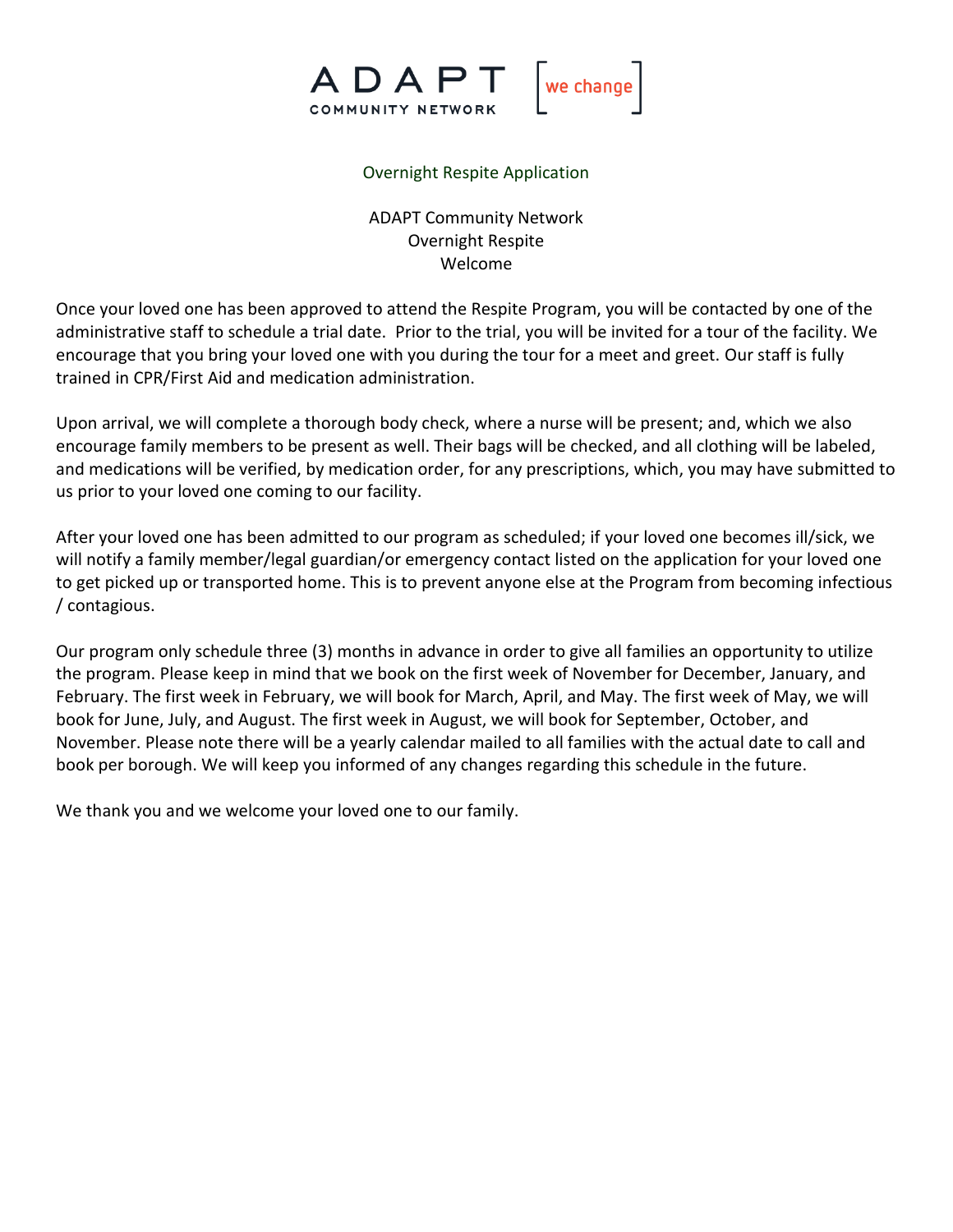

Dear Parent/Guardian:

We would like to thank you and your family for using UCP/NYC Overnight Respite Services. This letter serves as a reminder of our Respite Intake process.

- ❖ Intakes are only done on Mondays and Fridays. There are no exceptions.
- ❖ Trials or new candidate to the program will also be admitted on Monday to Wednesday or Wednesday to Friday, based on the family's preference.
- ❖ Hours of arrival are between 8am and 12noon.
- ❖ Pick up times are also between 8am and 12noon. As you know, we provide transportation for all boroughs; with the exclusion to Bronx residents.
- ❖ There will only be arrival exceptions for individuals who attend our Day Habilitation Program on the Bronx Campus.
- ❖ If your son/daughter is coming in for a weekend visit and has to go to school on Monday morning, you may pick him/her up on Sunday afternoon; transportation will not be provided.
- ❖ If your son/daughter missed a day of school, we can provide a letter of excuse for the school.
- ❖ After your son/daughter has been checked into Respite (after medication check and body check), we kindly ask that you please leave the premises. As any place of business we want the most comfortable and secure stay for your child. We want to respect the privacy of all people supported utilizing our Respite Program.

If you have any questions, please feel free to contact us with any issues or suggestions at (718) 652-1902

We appreciate your time and cooperation.

Thank you.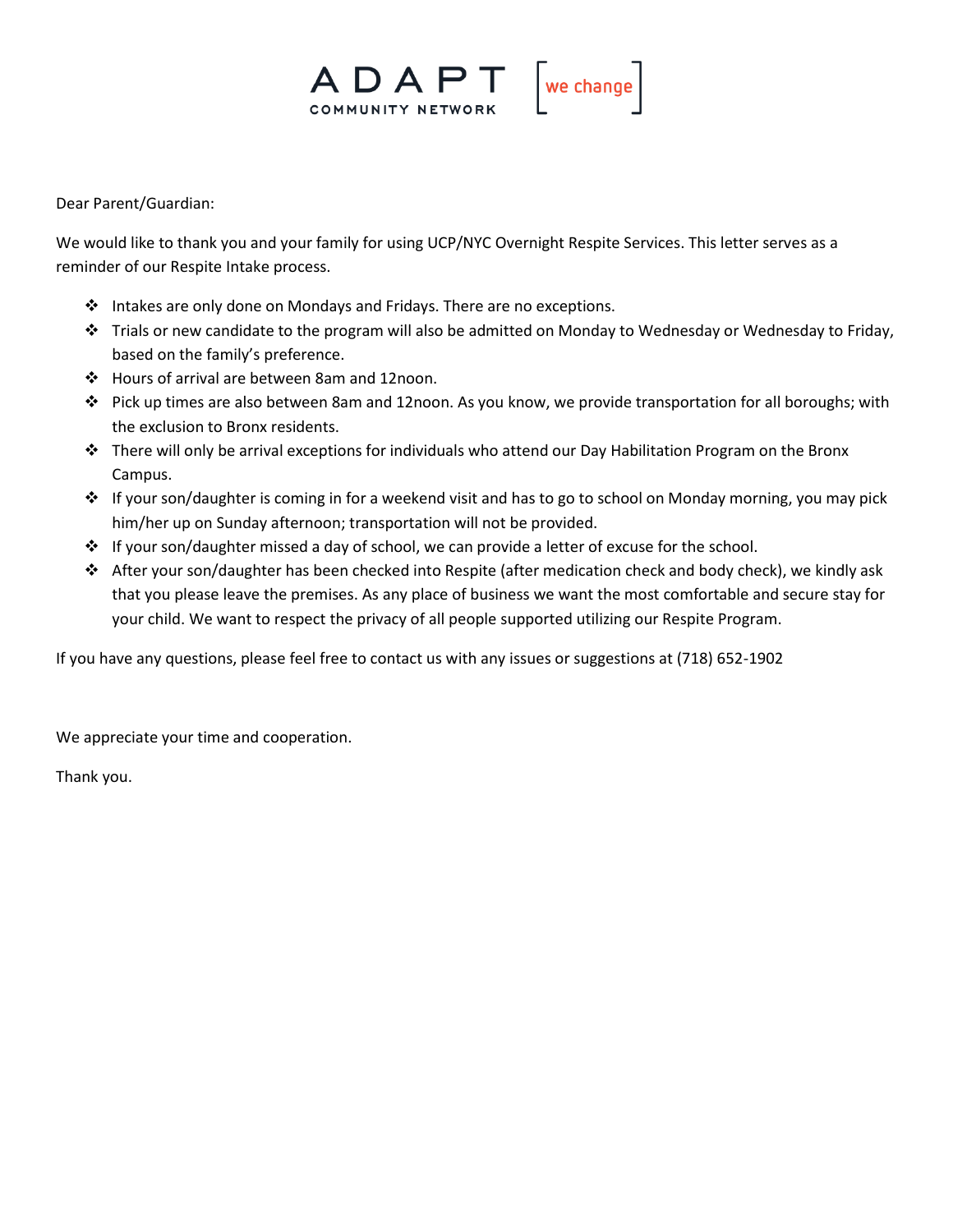

Overnight Respite Application ADAPT Community Network Overnight Respite Welcome

Dear Parent/Guardian:

Prior to your loved one coming to Bronx Overnight Respite Program, it is imperative that we receive all the documents listed below. All evaluations, permissions, and physician order forms must be current (within the present year). All documents requested, are important in order to expedite the application process. Please do not send any application without the required paperwork requested below.

- $\Box$  Completed Current Application (due annually)
- $\Box$  Consent for trips and pictures (due annually)
- □ Current Medical
- □ 2 Consecutive PPD readings (once submitted we will not request additional PPD)
- $\Box$  Current Medication/Feeding order including a required Tylenol order (as well as over the counter medications)
- $\Box$  Copy of all current prescriptions
- Most recent Psychological
- **Nost recent Psychosocial**
- $\Box$  Current Life Plan (yearly)
- $\Box$  Current Life Plan Addendum (for the first-time applicants)
- $\Box$  LOC eligibility determination form (yearly)
- □ Waiver documents including NOD
- $\Box$  Copy of Medicaid or insurance card.
- Approved Service Amendment from OPWDD (completed by Care Manager)

Please note that an incomplete application will delay processing (that includes missing signatures)

### **All applications can be returned via the following methods**

- **Shawn-Kay Gordon 1822 Stillwell Avenue Bronx, N.Y 10469**
- **Via fax at 718-881-5823**

Feel free to email questions to: **Sgordon@ucpnyc.org, Aboissen@ucpnyc.org**

Sincerely,

Shawna-Kay Gordon Program Director 718-652-9790 Ext 6077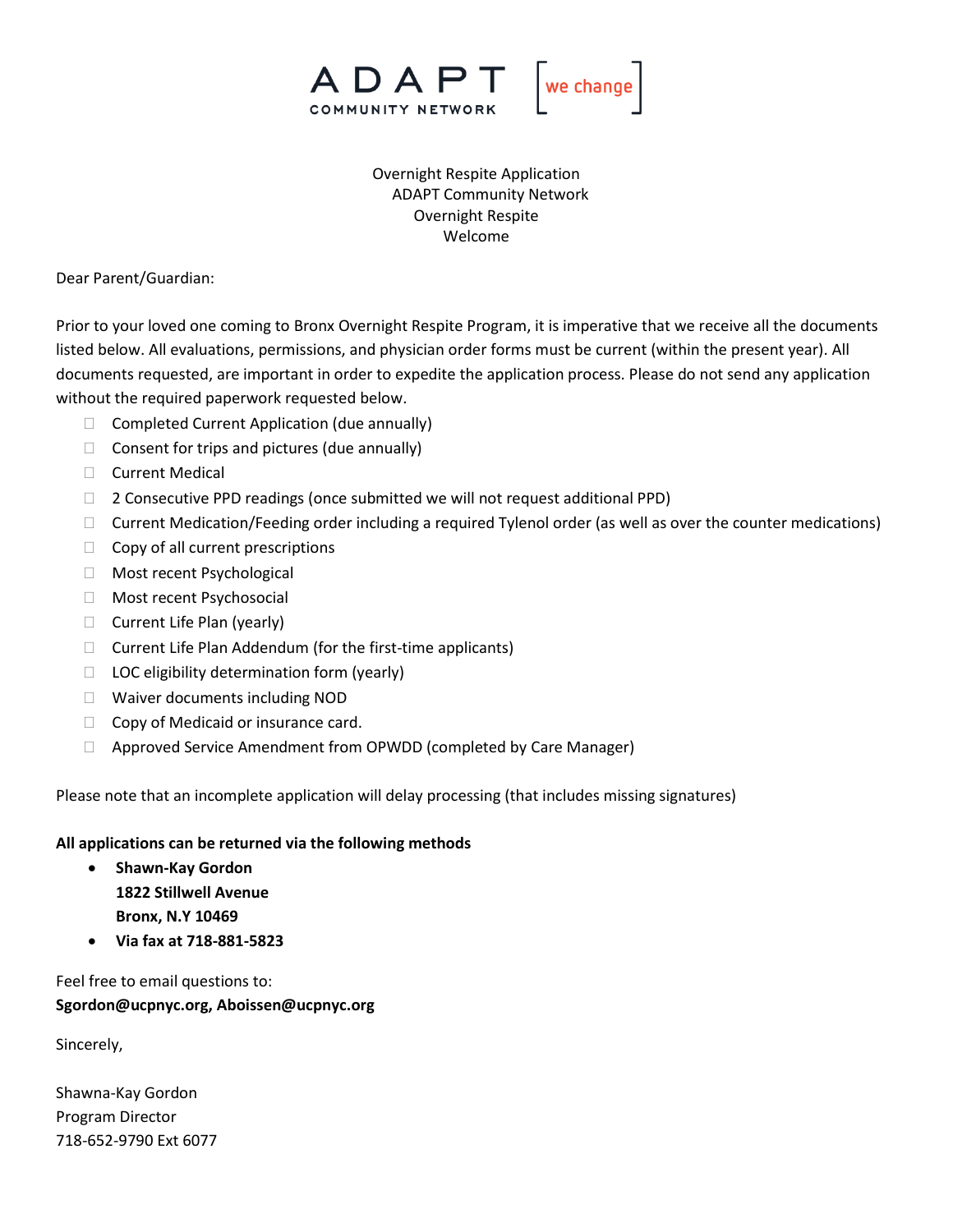|                                                                                                                                                                                                                                | ADAPT               | we change                                                                        |  |  |
|--------------------------------------------------------------------------------------------------------------------------------------------------------------------------------------------------------------------------------|---------------------|----------------------------------------------------------------------------------|--|--|
|                                                                                                                                                                                                                                | COMMUNITY NETWORK   | <b>Overnight Respite Application</b>                                             |  |  |
| <b>Applicant Name:</b> Applicant Name:                                                                                                                                                                                         |                     | Date: ________________                                                           |  |  |
| Date of Birth: __________________________                                                                                                                                                                                      |                     |                                                                                  |  |  |
|                                                                                                                                                                                                                                |                     |                                                                                  |  |  |
| Cell Phone: <u>___________________________</u>                                                                                                                                                                                 |                     |                                                                                  |  |  |
| Medicaid #: _________________________                                                                                                                                                                                          |                     | Medicare #: _____________________ Other insurance: __ __________________________ |  |  |
|                                                                                                                                                                                                                                |                     |                                                                                  |  |  |
|                                                                                                                                                                                                                                |                     |                                                                                  |  |  |
| <b>Applicant Contact Information</b>                                                                                                                                                                                           |                     |                                                                                  |  |  |
|                                                                                                                                                                                                                                |                     |                                                                                  |  |  |
|                                                                                                                                                                                                                                |                     |                                                                                  |  |  |
|                                                                                                                                                                                                                                |                     |                                                                                  |  |  |
| Work Address: __________________________________City: ________________State: ____________Zip: ___________                                                                                                                      |                     |                                                                                  |  |  |
|                                                                                                                                                                                                                                |                     |                                                                                  |  |  |
|                                                                                                                                                                                                                                |                     |                                                                                  |  |  |
| Work Address: ________________________________City: _______________State: ___________Zip: _________                                                                                                                            |                     |                                                                                  |  |  |
| Cell Phone: Call Phone: Email: Email: Email: Email: Email: Email: Email: Email: Email: Email: Email: Email: Email: Email: Email: Email: Email: Email: Email: Email: Email: Email: Email: Email: Email: Email: Email: Email: Em |                     |                                                                                  |  |  |
| Primary Care Provider (if different than family above) Relationship: _______________________________                                                                                                                           |                     |                                                                                  |  |  |
|                                                                                                                                                                                                                                |                     |                                                                                  |  |  |
| Home Address: ________________________________City: ________________State: ____________Zip: _____________                                                                                                                      |                     |                                                                                  |  |  |
| <b>Members residing at home</b>                                                                                                                                                                                                |                     |                                                                                  |  |  |
| Name: ________________________                                                                                                                                                                                                 | Age: $\_\_$         |                                                                                  |  |  |
|                                                                                                                                                                                                                                | Age: ______         |                                                                                  |  |  |
| Name: ______________________                                                                                                                                                                                                   | Age: ______<br>Age: |                                                                                  |  |  |
| EMERGENCY CONTACT MUST BE A PERSON THAT CAN BE DEPEND UPON TO CONTACT AND/OR PICK UP YOUR CHILD                                                                                                                                |                     | IN THE EVENT OF AN EMERGENCY                                                     |  |  |
|                                                                                                                                                                                                                                |                     |                                                                                  |  |  |
|                                                                                                                                                                                                                                |                     |                                                                                  |  |  |
|                                                                                                                                                                                                                                |                     |                                                                                  |  |  |
|                                                                                                                                                                                                                                |                     |                                                                                  |  |  |
|                                                                                                                                                                                                                                |                     |                                                                                  |  |  |
|                                                                                                                                                                                                                                |                     |                                                                                  |  |  |

**i** *i* **i i i i**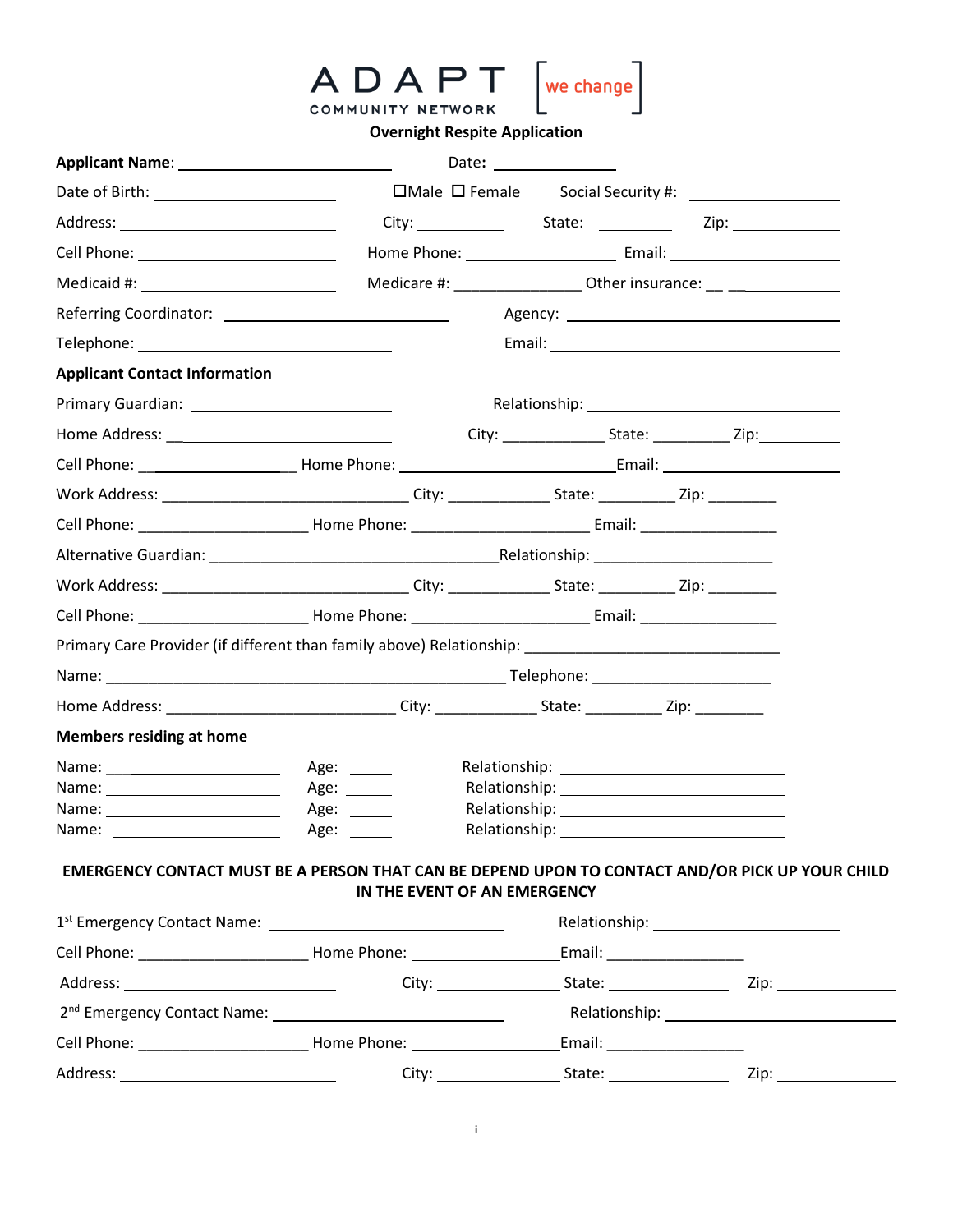

# **Overnight Respite Application**

|                                                         | Vision: Impaired? □ Yes □ No Corrective Lenses                                                                          |                                    |  |  |
|---------------------------------------------------------|-------------------------------------------------------------------------------------------------------------------------|------------------------------------|--|--|
| Hearing: Impaired? □ Yes □ No                           |                                                                                                                         |                                    |  |  |
|                                                         | Ambulatory: $\Box$ Walker $\Box$ Crutches $\Box$ Wheelchair $\Box$ Other, please explain: Ambulatory/Walk independently |                                    |  |  |
| <b>Nutrition</b>                                        |                                                                                                                         |                                    |  |  |
|                                                         |                                                                                                                         |                                    |  |  |
| $\square$ Pureed                                        | $\Box$ Chopped $\Box$ Soft $\Box$ Regular $\Box$ Regular/cut-up $\Box$ Thickened liquids                                |                                    |  |  |
|                                                         |                                                                                                                         |                                    |  |  |
|                                                         |                                                                                                                         |                                    |  |  |
| Appetite:                                               | $\Box$ Excellent $\Box$ Good $\Box$ Poor                                                                                |                                    |  |  |
|                                                         |                                                                                                                         |                                    |  |  |
|                                                         |                                                                                                                         |                                    |  |  |
|                                                         | Any problems with constipation? $\square$ Yes (at times) $\square$ No                                                   |                                    |  |  |
| application.                                            | Please provide psychological evaluation completed within the past three (if there was no changes) along with            |                                    |  |  |
| Seizures: □ Yes □ No                                    |                                                                                                                         |                                    |  |  |
|                                                         | Seizure Type: ____________ Duration of Seizures: ________________ Date of seizures this year: ____________              |                                    |  |  |
| Developmental Disability                                |                                                                                                                         |                                    |  |  |
|                                                         | $\Box$ Intellectual Disability $\Box$ Cerebral Palsy $\Box$ Developmental Disability $\Box$ Epilepsy                    |                                    |  |  |
|                                                         | □ Other Neurological Conditions: Please identity: Asperger Syndrome                                                     |                                    |  |  |
| <b>Toileting</b>                                        |                                                                                                                         |                                    |  |  |
| Toileting Assistance Needed? $\square$ Yes $\square$ No |                                                                                                                         | Diapers $\square$ Yes $\square$ No |  |  |
|                                                         |                                                                                                                         |                                    |  |  |
|                                                         |                                                                                                                         |                                    |  |  |
|                                                         | Please send adequate amount of diapers, sanitary napkins, etc. for durations of stay                                    |                                    |  |  |

Skin integrity:  $\square$  Dry Normal  $\square$  Oily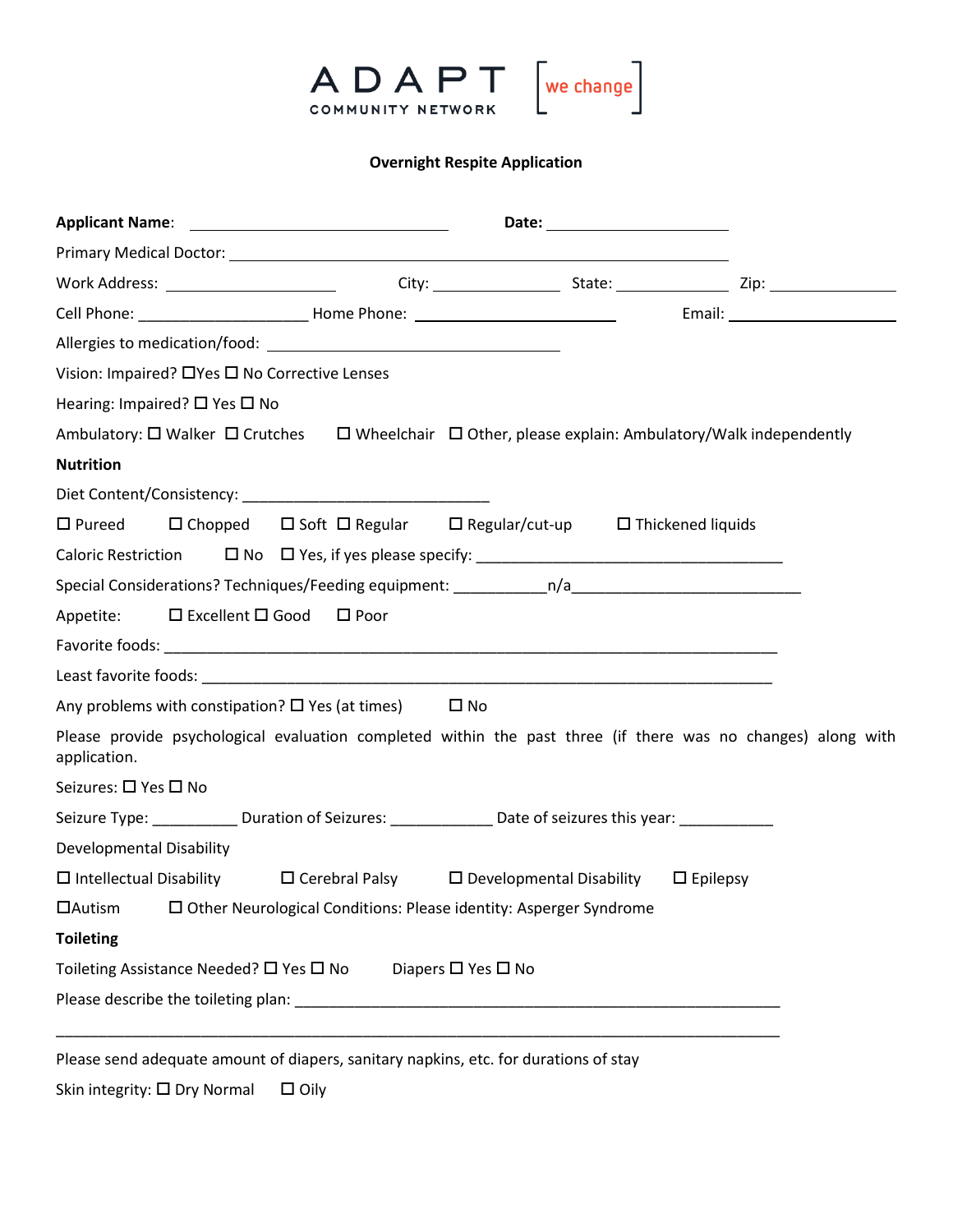

| <b>Overnight Respite Application</b>                                                                                                                                                                                                  |       |
|---------------------------------------------------------------------------------------------------------------------------------------------------------------------------------------------------------------------------------------|-------|
|                                                                                                                                                                                                                                       |       |
|                                                                                                                                                                                                                                       |       |
|                                                                                                                                                                                                                                       |       |
| Special equipment needed during shower? $\square$ Yes $\square$ No If yes, please specify:                                                                                                                                            |       |
| Dressing: $\square$ Complete help $\square$ Partial Help $\square$ Independent                                                                                                                                                        |       |
|                                                                                                                                                                                                                                       |       |
| <b>Behavior</b>                                                                                                                                                                                                                       |       |
| Does applicant have a Behavior Plan? □ Yes □No Please attach formal behavioral plan.                                                                                                                                                  |       |
| $\Box$ Self-injurious behavior $\Box$ Throws tantrums $\Box$ Scratches $\Box$ Hyperactive $\Box$ will strike out or attempt to hurt<br>others $\Box$ bites $\Box$ Spitting<br>$\square$ Throws Objects<br>$\Box$ Property Destruction |       |
| $\square$ Others please describe:                                                                                                                                                                                                     |       |
| How does the consumer let someone knows that he or she is becoming upset, or doesn't like an activity?                                                                                                                                |       |
| What<br>consumer?<br>him/her<br>upsetting<br>the<br>how<br>do<br>calm<br>lead<br>to<br>And<br>you<br>can                                                                                                                              | down? |
| Are there any physical or mechanical devices used to protect or restrain the individual? Yes<br>No<br>If yes, please provide script from doctor and describe and provide a doctor's order for usage:                                  |       |
|                                                                                                                                                                                                                                       |       |
| Communication                                                                                                                                                                                                                         |       |
| $\Box$ Verbal<br>$\Box$ Non-Verbal $\Box$ Uses Gestures                                                                                                                                                                               |       |
| Does he/she use a device to communicate? $\square$ Yes $\square$ No                                                                                                                                                                   |       |
|                                                                                                                                                                                                                                       |       |

\_\_\_\_\_\_\_\_\_\_\_\_\_\_\_\_\_\_\_\_\_\_\_\_\_\_\_\_\_\_\_\_\_\_\_\_\_\_\_\_\_\_\_\_\_\_\_\_\_\_\_\_\_\_\_\_\_\_\_\_\_\_\_\_\_\_\_\_\_\_\_\_\_\_\_\_\_\_\_\_\_\_\_\_\_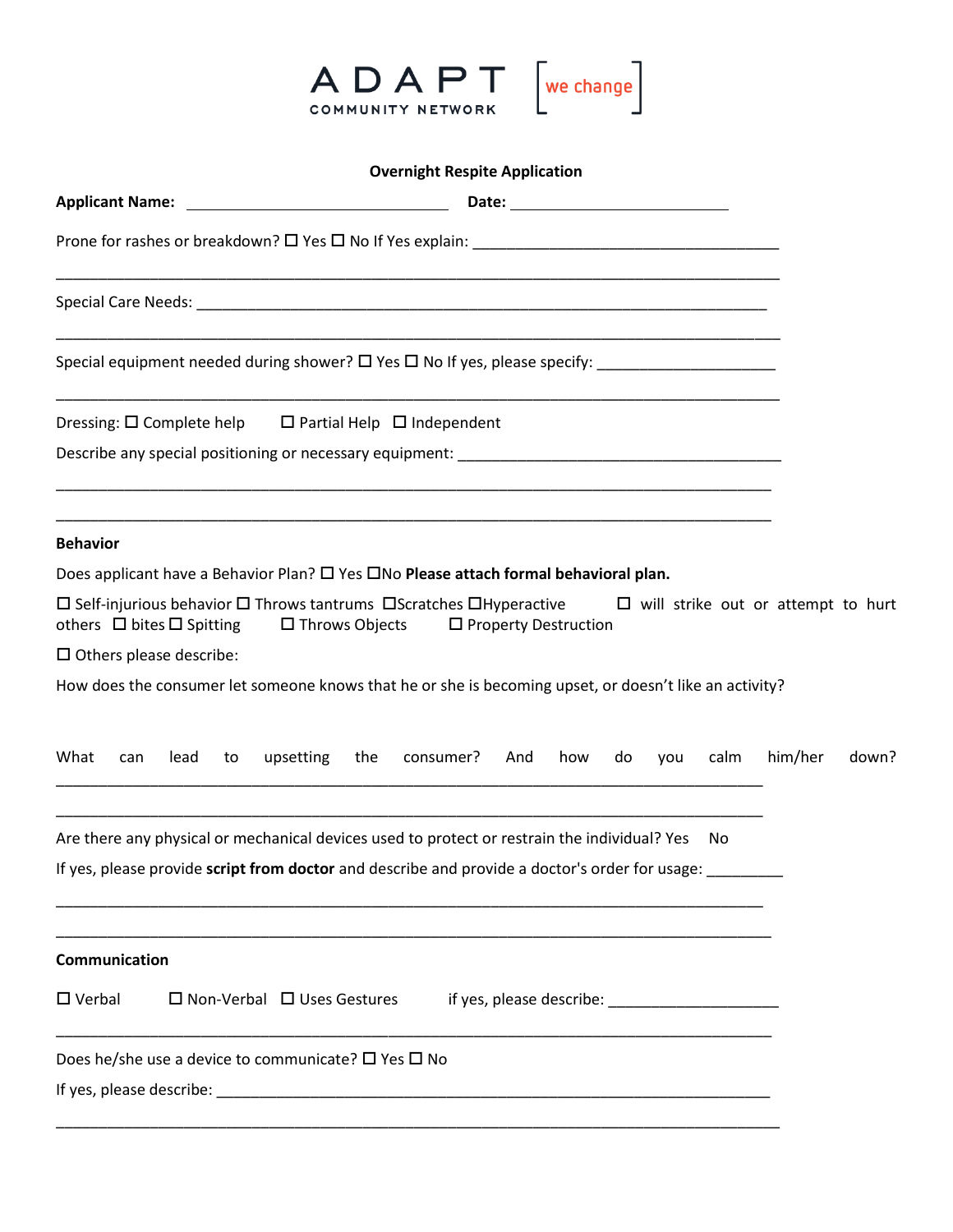

#### **Overnight Respite Application**

| Applicant Name: ____________________ | Date: _____________________                                                                               |
|--------------------------------------|-----------------------------------------------------------------------------------------------------------|
| <b>Sleeping</b>                      |                                                                                                           |
|                                      |                                                                                                           |
|                                      |                                                                                                           |
|                                      | Are there any special devises needed for protection while sleeping (bedrails, hospital bed, bumper, etc.) |
|                                      | Is there anything else UCP of NYC should know about your loved one to make their stay with us better?     |
|                                      |                                                                                                           |
|                                      |                                                                                                           |
|                                      | Once your loved one has been approved to attend the Respite Program, you will be contacted by one of the  |

administrative staff to schedule a trial date. Prior to the trial, you will be invited for a tour of the facility. We encourage that you bring your loved one with you during the tour for a meet and greet. Our staff is fully trained in CPR/First Aid and medication administration.

Upon arrival, we will complete a thorough body check, where a nurse will be present; and, which we also encourage family members to be present as well. Their bags will be checked, and all clothing will be labeled, and medications will be verified, by medication order, for any prescriptions, which, you may have submitted to us prior to your loved one coming to our facility.

After your loved one has been admitted to our program as scheduled; if your loved one becomes ill/sick, we will notify a family member/legal guardian/or emergency contact listed on the application for your loved one to get picked up or transported home. This is to prevent anyone else at the Program from becoming infectious / contagious.

Our program only schedule three (3) months in advance in order to give all families an opportunity to utilize the program. Please keep in mind that we book on the first week of November for December, January, and February. The first week in February, we will book for March, April, and May. The first week of May, we will book for June, July, and August. The first week in August, we will book for September, October, and November. Please note there will be a yearly calendar mailed to all families with the actual date to call and book per borough. We will keep you informed of any changes regarding this schedule in the future.

We thank you and we welcome your loved one to our family.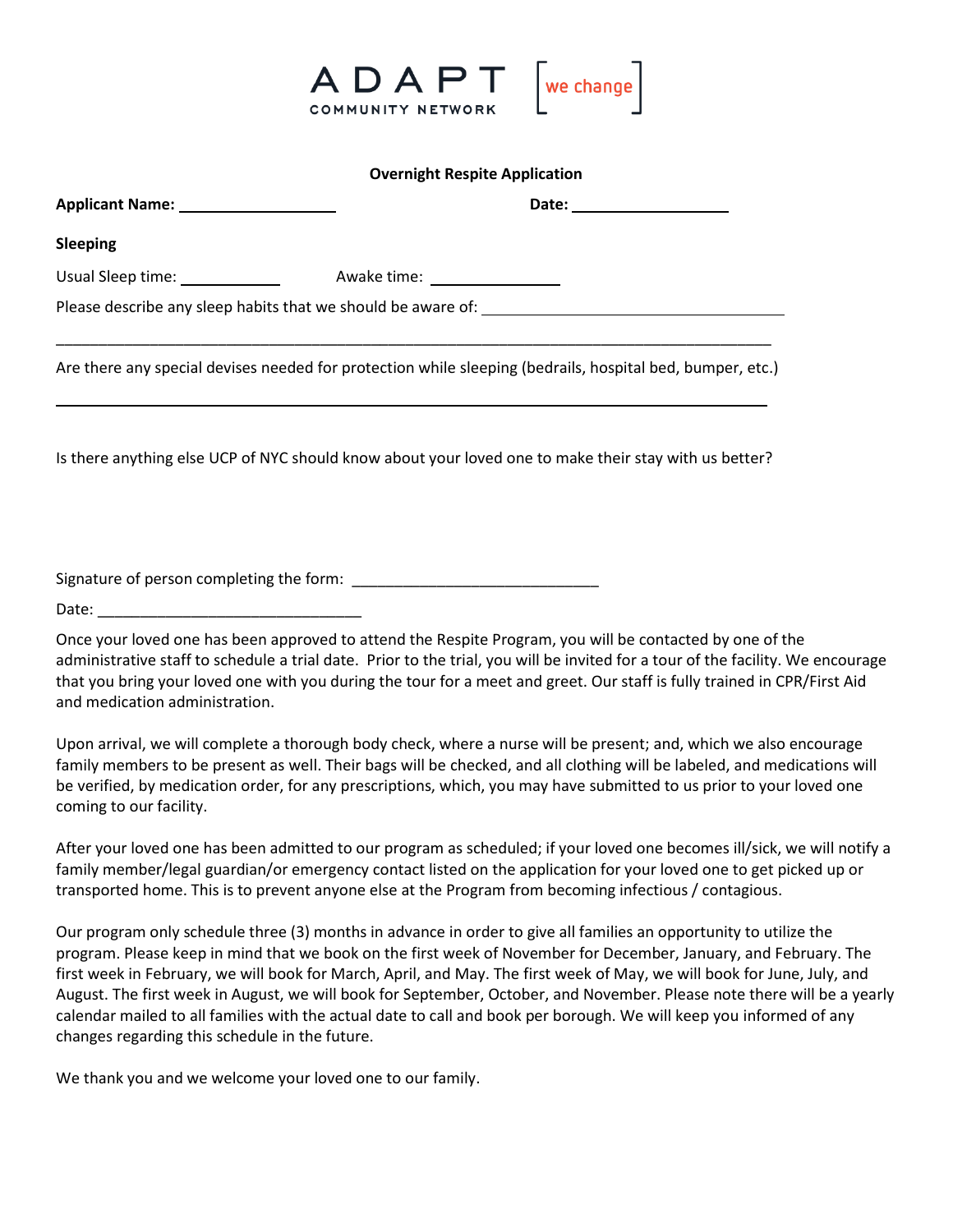

### **Overnight Respite Application**

#### **Authorized/Permissions**

Individual's Name:

Emergency permission: If my child becomes ill or injured and the physician cannot be reached, I hereby give my consent for medical treatment by an ADAPT Community Network physician or hospital emergency room accompanied by ADAPT Community Network staff and my child's medical/permission.

|                                                                                          | <b>NO</b>         | <b>YES</b> |
|------------------------------------------------------------------------------------------|-------------------|------------|
| Signature                                                                                | Relationship      | Date       |
| I give permission for the above named individual to participate in community activities. |                   |            |
|                                                                                          | NO <sub>cco</sub> | <b>YES</b> |
| Signature                                                                                | Relationship      | Date       |
|                                                                                          |                   |            |

I give permission for the above Individual to be photographed during his/her stay at Respite. This includes, but not limited to pictures of my child while out in the community on recreation, any injuries he or she may have upon arrival to Respite (during Intake Process), and thereafter during his/her stay at Respite.

NO \_\_\_\_\_\_\_\_\_ YES \_\_\_\_\_\_\_\_

Signature **Date** Relationship Date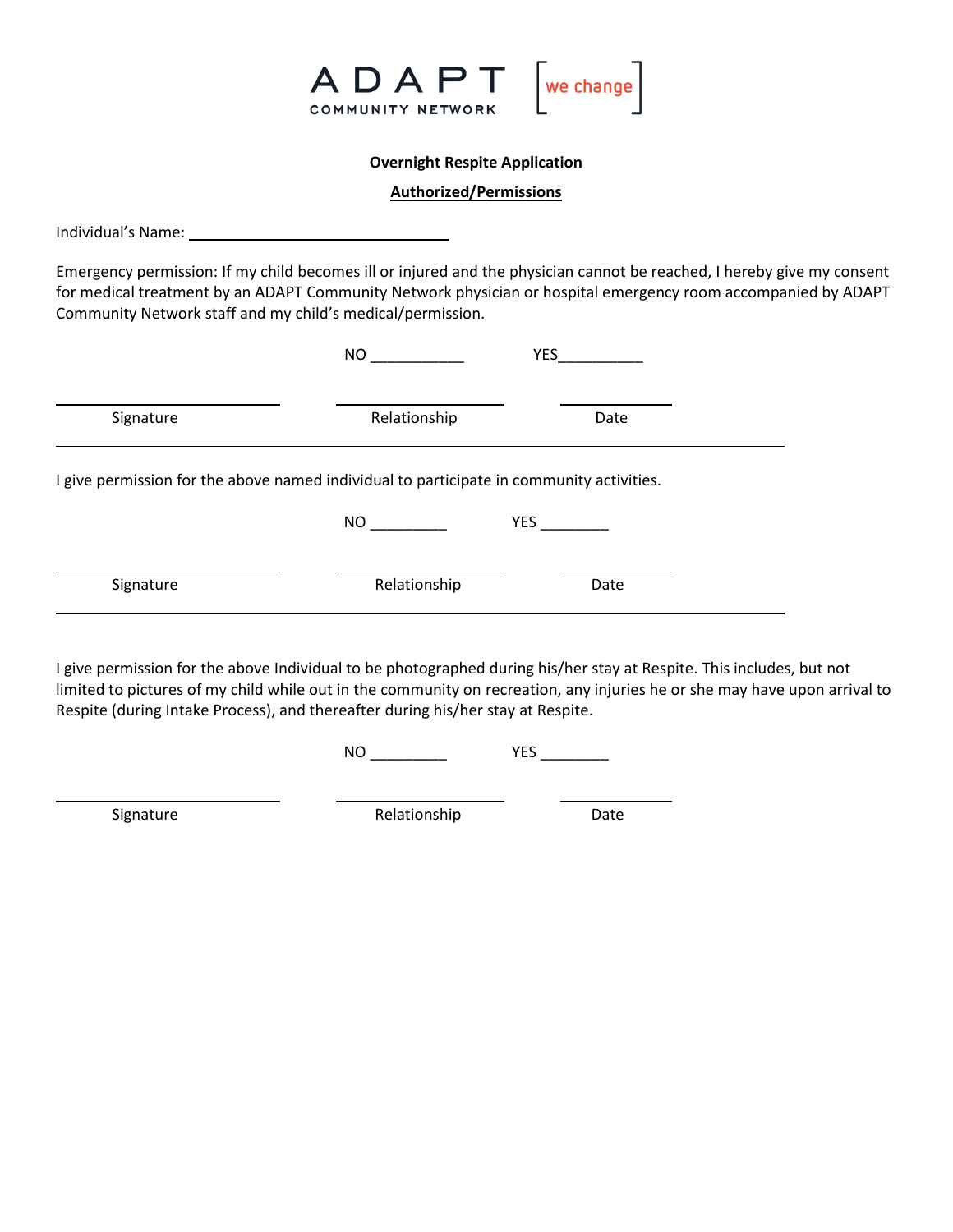

# *The mission of ADAPT Community Network is empowering people through innovative solutions, one person at a time.*

**Overnight Respite Application**

Consent form

Alternative Placement Agreement Respite

Individual Name:

If in the judgment of the Director of the Respite Program, the above-mentioned Individual is unable to function adequately in the Program, the alternative placement person below agrees to be responsible for the Individual's welfare while the Primary Caregivers is absent. If the Director of the Respite Program contacts the alternative placement person, he/she will provide transportation, as soon as possible, for the Individual to his/her home.

## NAME OF ALTERNATIVE PLACEMENT PERSON

|  | State: _______________               | Zip Code: __ __________ |
|--|--------------------------------------|-------------------------|
|  |                                      |                         |
|  |                                      |                         |
|  | NAME OF ALTERNATIVE PLACEMENT PERSON |                         |
|  |                                      |                         |
|  |                                      |                         |
|  |                                      | Zip Code: _____________ |
|  |                                      |                         |
|  |                                      | Date: _________________ |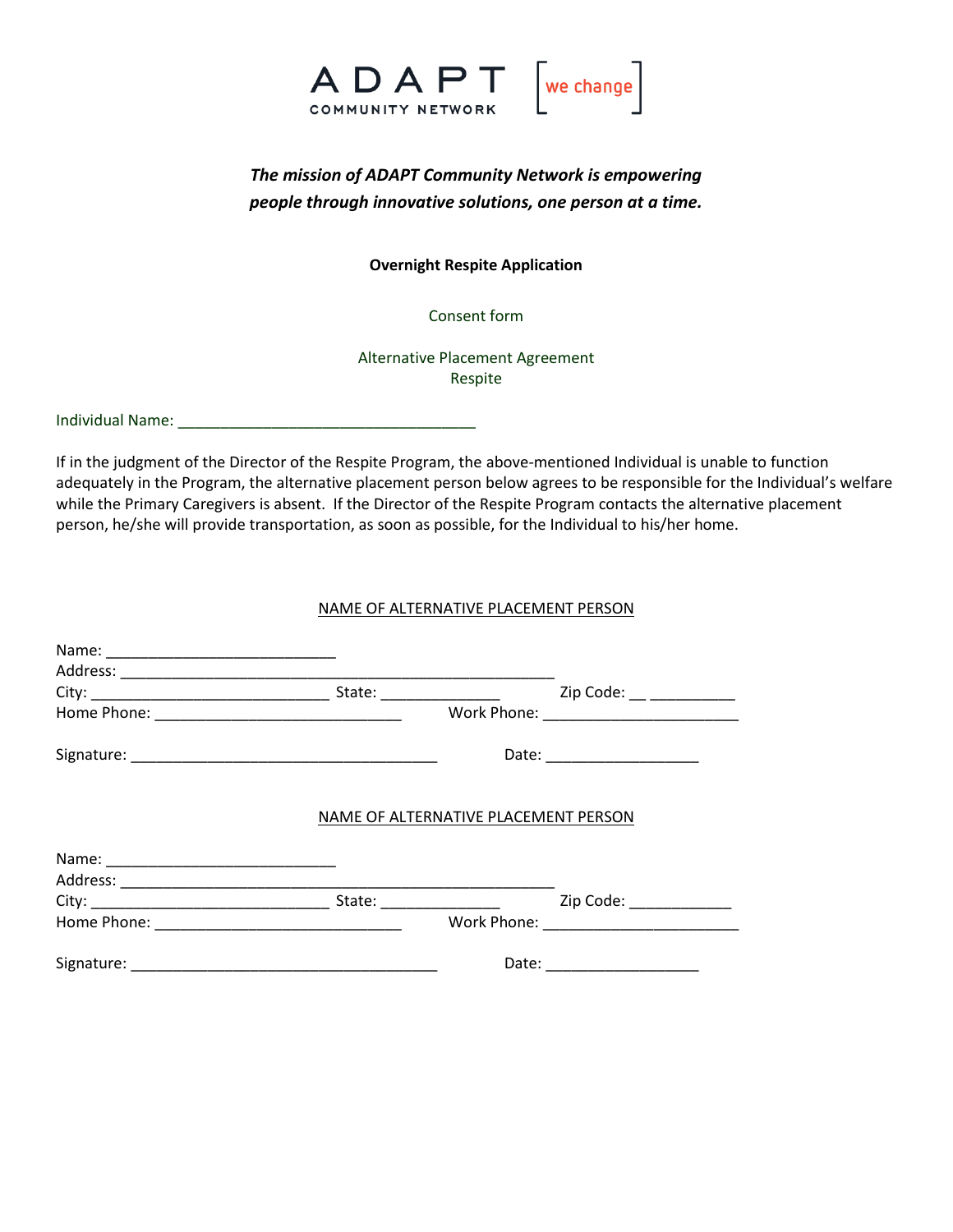

# *The mission of ADAPT Community Network is empowering people through innovative solutions, one person at a time.*

### **Overnight Respite Application**

**ORIENTATION** RECEIPT OF RIGHTS AND DUE PROCESS

| NAME:          |  |
|----------------|--|
| Program:       |  |
| DATE OF BIRTH: |  |

I have been informed of the Due Process contracts and my/my child's rights and responsibilities at ADAPT Community Network. I have received a written copy of the Due Process contacts and my/ my child's rights and responsibilities. I know that if I have any questions, I can speak to a social worker, psychologist or case manager.

| Signature: |  |
|------------|--|
|            |  |

Witness: \_\_\_\_\_\_\_\_\_\_\_\_\_\_\_\_\_\_\_\_\_\_\_\_\_\_\_\_\_\_\_\_\_\_\_\_\_\_\_\_\_\_

Date: \_\_\_\_\_\_\_\_\_\_\_\_\_\_\_\_\_\_\_\_\_\_\_\_\_\_\_\_\_\_\_\_\_\_\_\_\_\_\_\_\_\_\_\_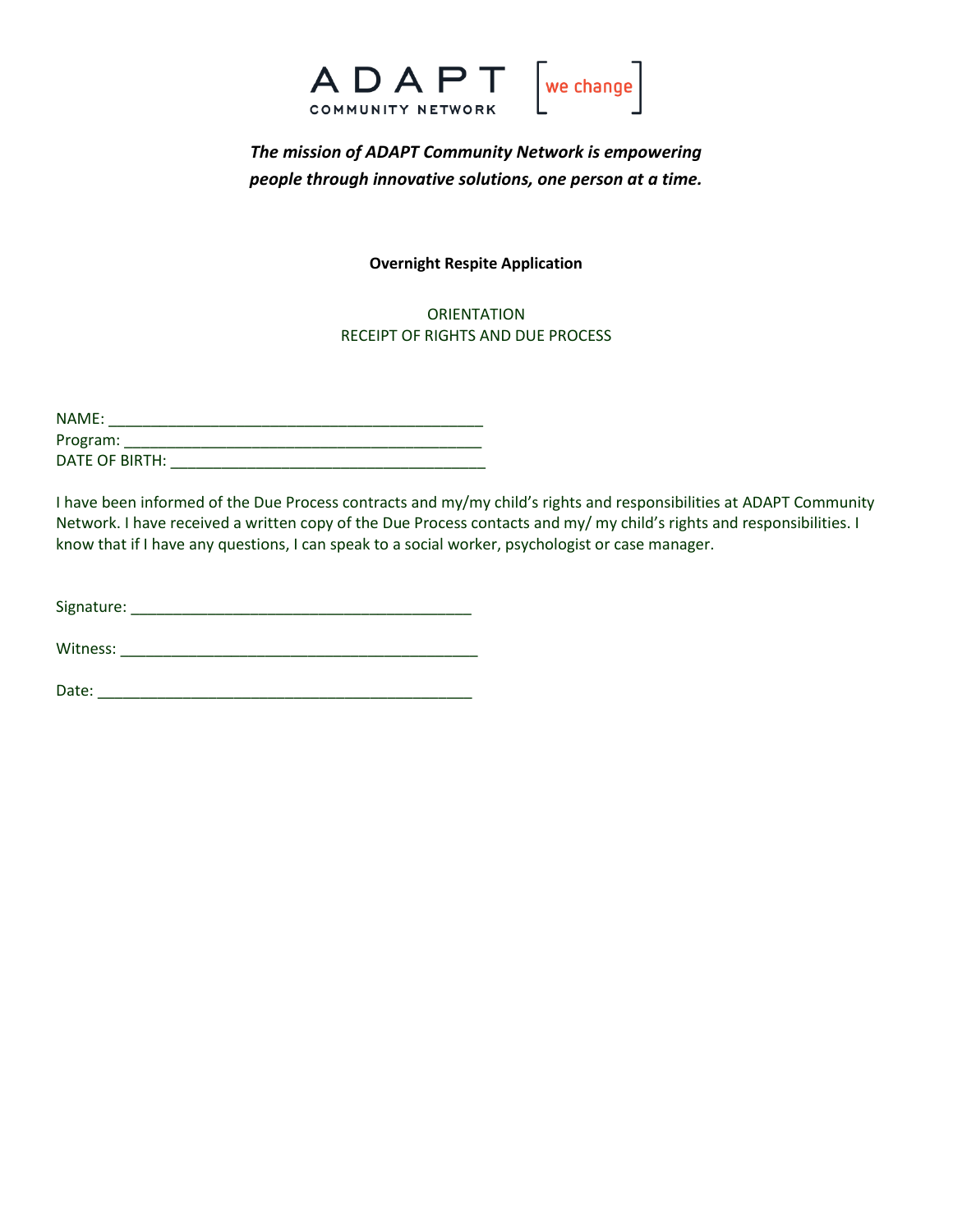

The mission of ADAPT Community Network is empowering people through innovative solutions, one person at a time

### **Annual Medical Examination**

|                                                                                    | ,我们也不能在这里的人,我们也不能在这里的人,我们也不能在这里的人,我们也不能在这里的人,我们也不能在这里的人,我们也不能在这里的人,我们也不能在这里的人,我们也                    |
|------------------------------------------------------------------------------------|------------------------------------------------------------------------------------------------------|
|                                                                                    |                                                                                                      |
|                                                                                    |                                                                                                      |
|                                                                                    |                                                                                                      |
|                                                                                    |                                                                                                      |
| Immunizations ("+" for positive or immune/ "-"for negative or immune)              |                                                                                                      |
|                                                                                    |                                                                                                      |
| Hep C. Antibody _____Heb B Antigen _____ Heb B Antibody _____ Hep Bc Antibody ____ |                                                                                                      |
|                                                                                    | History of last PPD: Last Xray (date) _________ (results) _________ Treatment: _____________________ |
|                                                                                    |                                                                                                      |
| Recent tests (if applicable):                                                      |                                                                                                      |
|                                                                                    |                                                                                                      |
|                                                                                    |                                                                                                      |
|                                                                                    |                                                                                                      |
|                                                                                    |                                                                                                      |
|                                                                                    |                                                                                                      |
|                                                                                    |                                                                                                      |
|                                                                                    |                                                                                                      |
|                                                                                    |                                                                                                      |
|                                                                                    |                                                                                                      |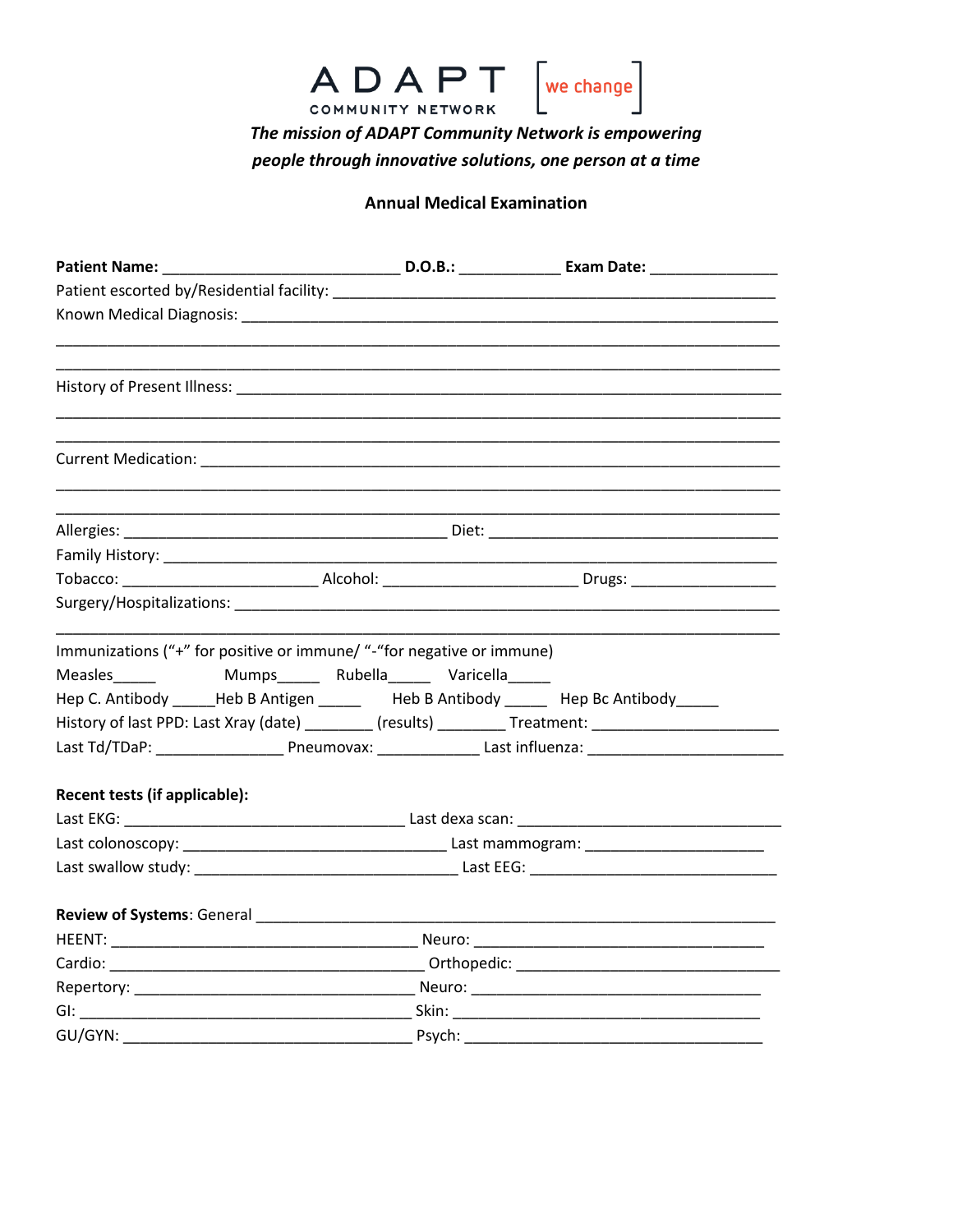

# **Annual Medical Examination**

|                                                   | BP: ________________________Resp. Rate: _________________________Pulse: ____________________________BMI: _____________________________ |  |
|---------------------------------------------------|----------------------------------------------------------------------------------------------------------------------------------------|--|
| General:                                          |                                                                                                                                        |  |
| Eyes:                                             |                                                                                                                                        |  |
| Ears:                                             |                                                                                                                                        |  |
| Nose:                                             |                                                                                                                                        |  |
| Mouth/Throat:                                     |                                                                                                                                        |  |
| Neck:                                             |                                                                                                                                        |  |
| Lungs:                                            |                                                                                                                                        |  |
| Heart:                                            |                                                                                                                                        |  |
| Breasts:                                          |                                                                                                                                        |  |
| Abdomen:                                          |                                                                                                                                        |  |
| Genitalia:                                        |                                                                                                                                        |  |
| Prostrate:                                        |                                                                                                                                        |  |
| Rectal:                                           |                                                                                                                                        |  |
| Extremities:<br>(Describe: Strength,              |                                                                                                                                        |  |
| contractures, asymmetry,<br>atrophy, edema, etc.) |                                                                                                                                        |  |
| Neuro:<br>(Describe: Mental status,               |                                                                                                                                        |  |
| reflexes, gait, etc.)                             |                                                                                                                                        |  |
| Skin:                                             |                                                                                                                                        |  |
| Other:                                            |                                                                                                                                        |  |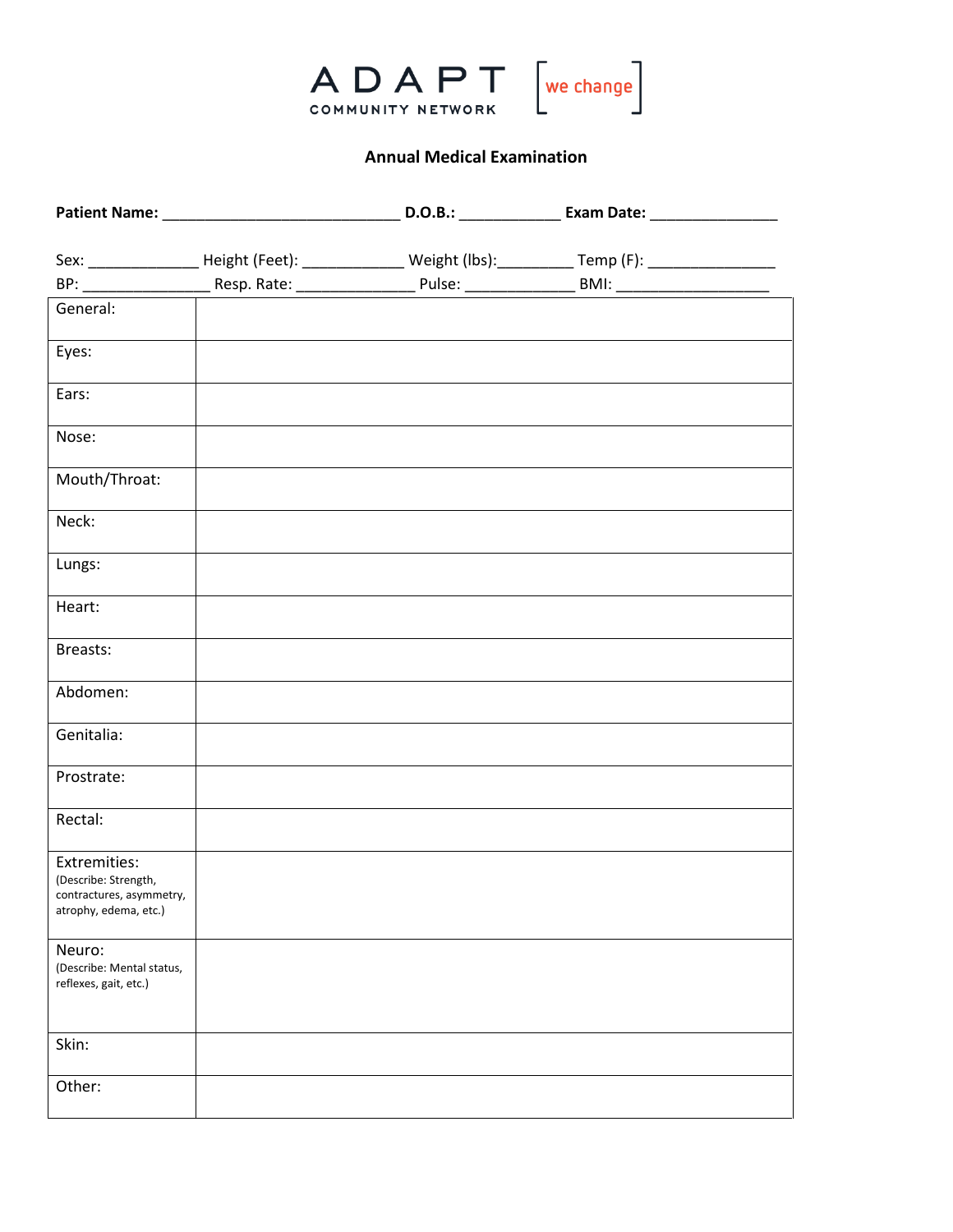

# **Annual Medical Examination**

|              | Assessment/Plan (include all ordered labs, tests, referrals, etc.): |        |        |  |
|--------------|---------------------------------------------------------------------|--------|--------|--|
|              |                                                                     |        |        |  |
|              |                                                                     |        |        |  |
|              |                                                                     |        |        |  |
|              |                                                                     |        |        |  |
|              |                                                                     |        |        |  |
|              |                                                                     |        |        |  |
|              |                                                                     |        |        |  |
|              |                                                                     |        |        |  |
|              |                                                                     |        |        |  |
|              |                                                                     |        |        |  |
|              |                                                                     |        |        |  |
|              |                                                                     |        |        |  |
|              |                                                                     |        |        |  |
|              |                                                                     |        |        |  |
|              |                                                                     |        |        |  |
|              |                                                                     |        |        |  |
|              |                                                                     |        |        |  |
|              |                                                                     |        |        |  |
|              |                                                                     |        |        |  |
|              |                                                                     |        |        |  |
|              |                                                                     |        |        |  |
|              |                                                                     | (Date) |        |  |
|              |                                                                     |        |        |  |
|              |                                                                     |        |        |  |
|              | M.D./N.P. __________________                                        |        |        |  |
| (Stamp Name) | (Signature)                                                         |        | (Date) |  |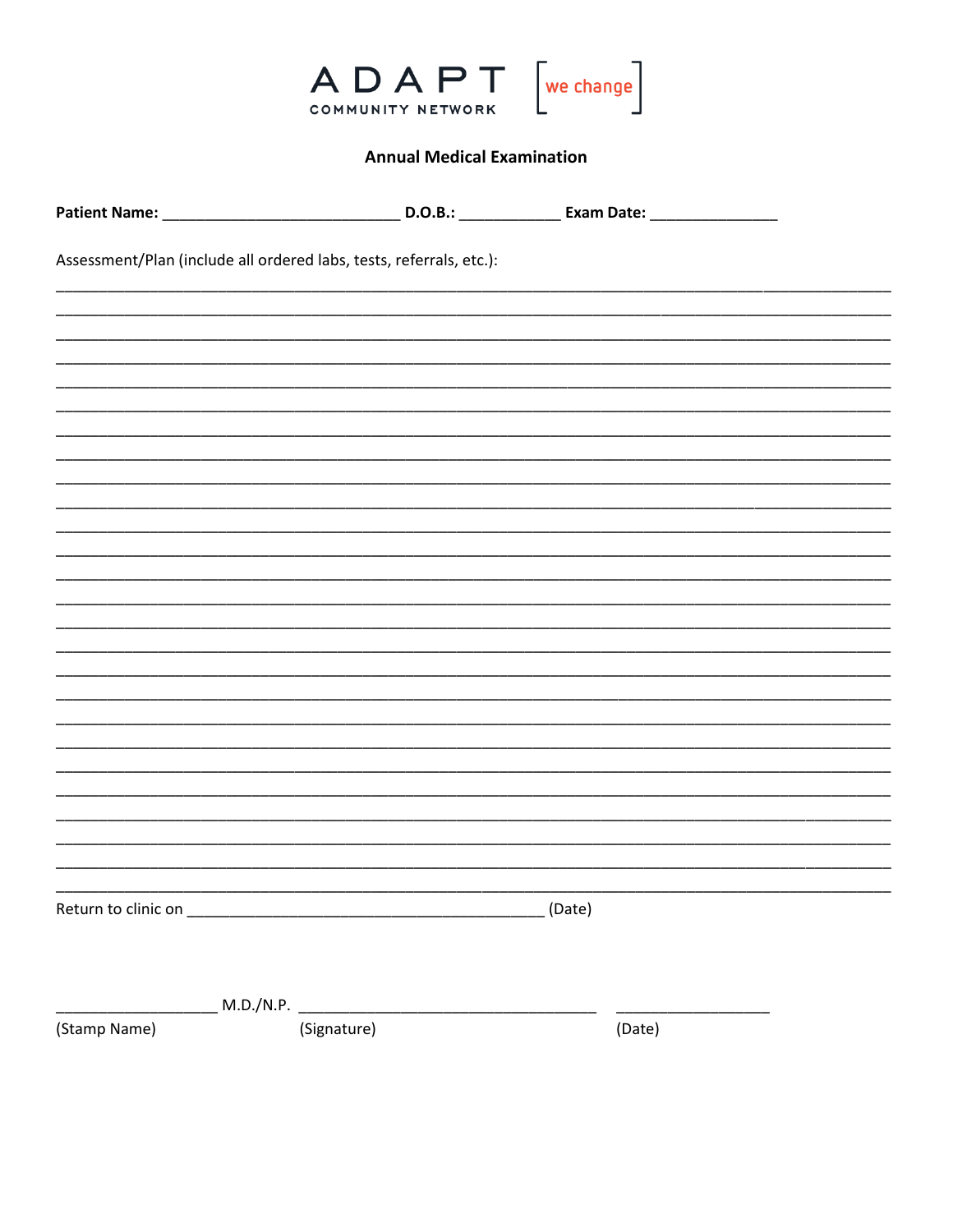

#### **Medication/Feeding Order**

| Name: | . .<br>$\sim$ $\sim$ | Date: |
|-------|----------------------|-------|
|-------|----------------------|-------|

In order for medication or GT/GB feeding to be administered here at Respite, we MUST have authorization form your doctor. The medication will be given by an approved supervised medication administration staff (AMAP) as prescribed by the doctor.

Please have your doctor complete the section below and return to the Respite program. Please include all PRN and Over the Counter medications as well.

Due to state regulations, we are not permitted to administer any medications including over the counter medications without written doctor's orders.

| Name of Medication                                                                                                                                                   | Dosage Route | Frequency | Reason |  |
|----------------------------------------------------------------------------------------------------------------------------------------------------------------------|--------------|-----------|--------|--|
|                                                                                                                                                                      |              |           |        |  |
| ,我们也不会有什么?""我们的人,我们也不会有什么?""我们的人,我们也不会有什么?""我们的人,我们也不会有什么?""我们的人,我们也不会有什么?""我们的人                                                                                     |              |           |        |  |
| ,我们也不会有什么。""我们的人,我们也不会有什么?""我们的人,我们也不会有什么?""我们的人,我们也不会有什么?""我们的人,我们也不会有什么?""我们的人                                                                                     |              |           |        |  |
| ,我们也不会有什么?""我们的人,我们也不会有什么?""我们的人,我们也不会有什么?""我们的人,我们也不会有什么?""我们的人,我们也不会有什么?""我们的人<br>,我们也不会有什么。""我们的人,我们也不会有什么?""我们的人,我们也不会有什么?""我们的人,我们也不会有什么?""我们的人,我们也不会有什么?""我们的人 |              |           |        |  |
| ,我们也不会有什么。""我们的人,我们也不会有什么?""我们的人,我们也不会有什么?""我们的人,我们也不会有什么?""我们的人,我们也不会有什么?""我们的人                                                                                     |              |           |        |  |
|                                                                                                                                                                      |              |           |        |  |
|                                                                                                                                                                      |              |           |        |  |
| Bed Railings: During the nighty: Yes 17: No                                                                                                                          |              |           |        |  |
| Medication must be prescribed by licensed practitioner<br>Effective Date: ________________________                                                                   |              |           |        |  |
|                                                                                                                                                                      |              |           |        |  |
|                                                                                                                                                                      |              | Date:     |        |  |
|                                                                                                                                                                      |              |           |        |  |
|                                                                                                                                                                      |              |           |        |  |

**This form MUST be submitted prior to any stay at ADAPT Community Network Respite Program**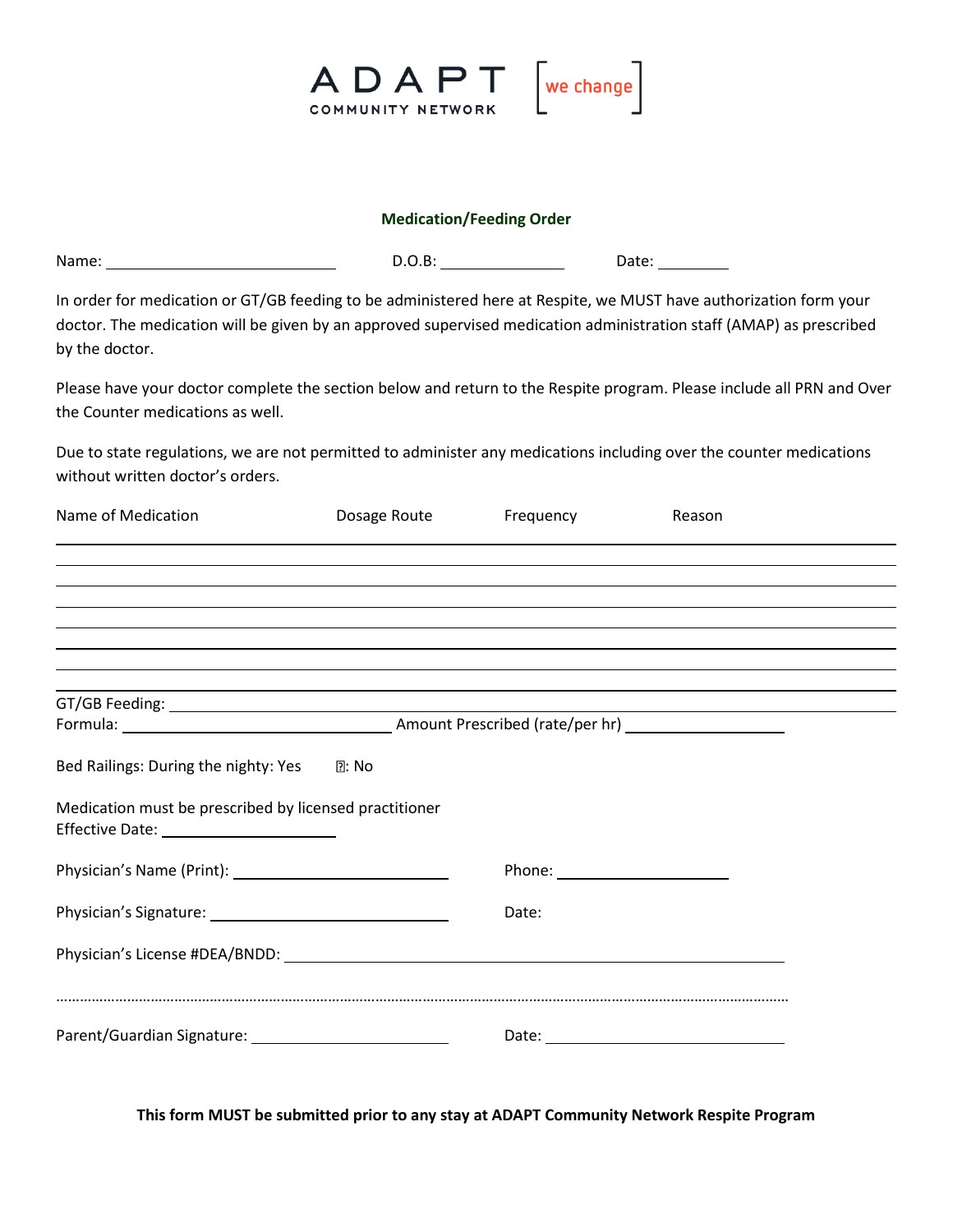

## **Medication/Feeding Order**

# **TO BE COMPLETED BY A PHYSICAN OVERNIGHT RESPITE DIETARY NUTRITION ORDERS**

|     | Name: |     |  |  |  |
|-----|-------|-----|--|--|--|
| . . |       | . . |  |  |  |

**Nutrition/Caloric Intake:** 

**Restrictions/Recommendations: (low fat/cholesterol; increased fiber, etc.) Allergies:** 

**Food Consistency-check one below** 

- **WHOLE:** Food is prepared according to recipe and commonly served. This consistency is appropriate for individuals who independent with mealtime activities *i.e.: cut their food into appropriate pieces and eat at an appropriate pace.*
- **1" PIECES CUT TO SIZE**: Food is manually cut by staff into one inch pieces, approximately with width of a fork. This consistency is appropriate for individuals who require assistance with cutting their own food due to fine motor limitations or to aid in safe swallowing practices.
- **1/2" PIECES CUT TO SIZE:** Food is manually cut by staff into ½ inch pieces, approximately with width of a butter knife. *(Also known as LEVEL 3: Dysphagia advances or mechanical soft)*
- **GROUND:** Prepared using a food processor. Food must be moist, cohesive mass with food particles no bigger than a grain of rice. Must be served with gravy, sauce, or condiment. *(Also known as a LEVEL 2: Dysphagia mechanically altered characteristics or chopped or moist)*
- **PUREE:** Prepared using a food processor. Food must be smooth, pudding like consistency with NO lumps. Food is not sticky, pasty, or runny.

**SOFTENDED FOODS**: Some individuals may require foods where minimal chewing is required. Examples of softened food include: scrambled eggs; cooked vegetables; canned fruit; fish; poultry; pancakes; soft cheese; potatoes without skin; pasta; hamburger; etc. Other foods may be softened with appropriate softeners. Some examples are broth, mayonnaise and ketchup.

Additional/Other individual considerations include:

# **Liquid Consistency (Choose ONLY one)**

- **Thin Liquids:** For those without swallowing difficulties: Liquids are served as usual
- **Nectar/syrup:** Slightly thickened; it pours like syrup
- **Honey:** thicker than a "syrup" consistency; it moved more slowly, but still pours
- **Pudding:** "Mound" or "Plop- able" at room temperature (requires a spoon for feeding)

| <b>Physician Name:</b>      |  |
|-----------------------------|--|
| <b>Physician Signature:</b> |  |
| Date:                       |  |
| License Number:             |  |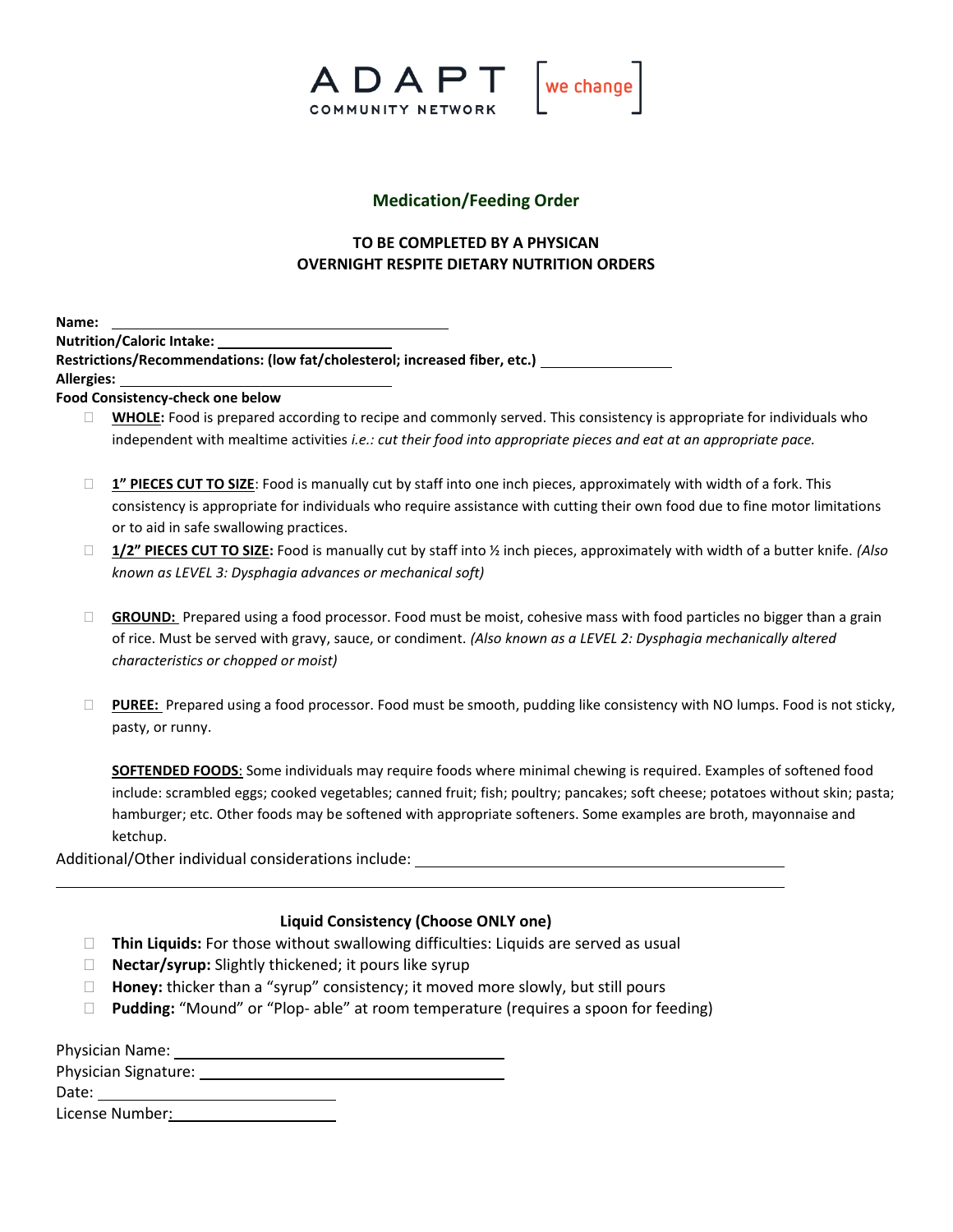

TO BE COMPLETED BY A PHYSICIAN OVERNIGHT RESPITE PRN ORDERS

|                                                                                                                                                                                                                                     | D.O.B.:                                                                                                             |
|-------------------------------------------------------------------------------------------------------------------------------------------------------------------------------------------------------------------------------------|---------------------------------------------------------------------------------------------------------------------|
|                                                                                                                                                                                                                                     |                                                                                                                     |
|                                                                                                                                                                                                                                     |                                                                                                                     |
| to be given PO unless otherwise indicated.                                                                                                                                                                                          | The following may be used for 48 hours and/or one episode x5 doses, then consult MD for further orders. Medications |
| PHYSICIANS MUST INDICARE WITH "X" WHICH ORDERS APPLY:                                                                                                                                                                               |                                                                                                                     |
| □ Ibuprofen 200mg two tablets PO qhs for pain, headache or fever of 101°.                                                                                                                                                           |                                                                                                                     |
| □ Robitussin DM 5cc PO qhs for cough with cold symptoms                                                                                                                                                                             |                                                                                                                     |
| □ Diaper rash cream apply thin layer to red areas on perianal area PRN and after every diaper change                                                                                                                                |                                                                                                                     |
| □ Fleet Enema one per rectum PRN if no BM x3days, may repeat x1                                                                                                                                                                     |                                                                                                                     |
| □ Bacitracin ointment for minor cuts or skin abrasions                                                                                                                                                                              |                                                                                                                     |
| □ Benadryl 25mg tab or 12.5mg per 5ml, give 10ml TID PRN for rash or persistent itch                                                                                                                                                |                                                                                                                     |
| □ Benadryl/Caladryl lotion sparingly to area of bug bite, rash, or minor skin irritation TID PRN                                                                                                                                    |                                                                                                                     |
| $\Box$ Imodium 2mg give 2 tabs after first loose BM then 1 tab after subsequent BMs up to 4 tabs in 24 hours.                                                                                                                       |                                                                                                                     |
|                                                                                                                                                                                                                                     |                                                                                                                     |
|                                                                                                                                                                                                                                     |                                                                                                                     |
| License Number: <u>University of the Second Second</u> Second Second Second Second Second Second Second Second Second Second Second Second Second Second Second Second Second Second Second Second Second Second Second Second Seco |                                                                                                                     |
| If no PRN orders are applicable, please sign below                                                                                                                                                                                  |                                                                                                                     |
|                                                                                                                                                                                                                                     |                                                                                                                     |
| License Number:                                                                                                                                                                                                                     |                                                                                                                     |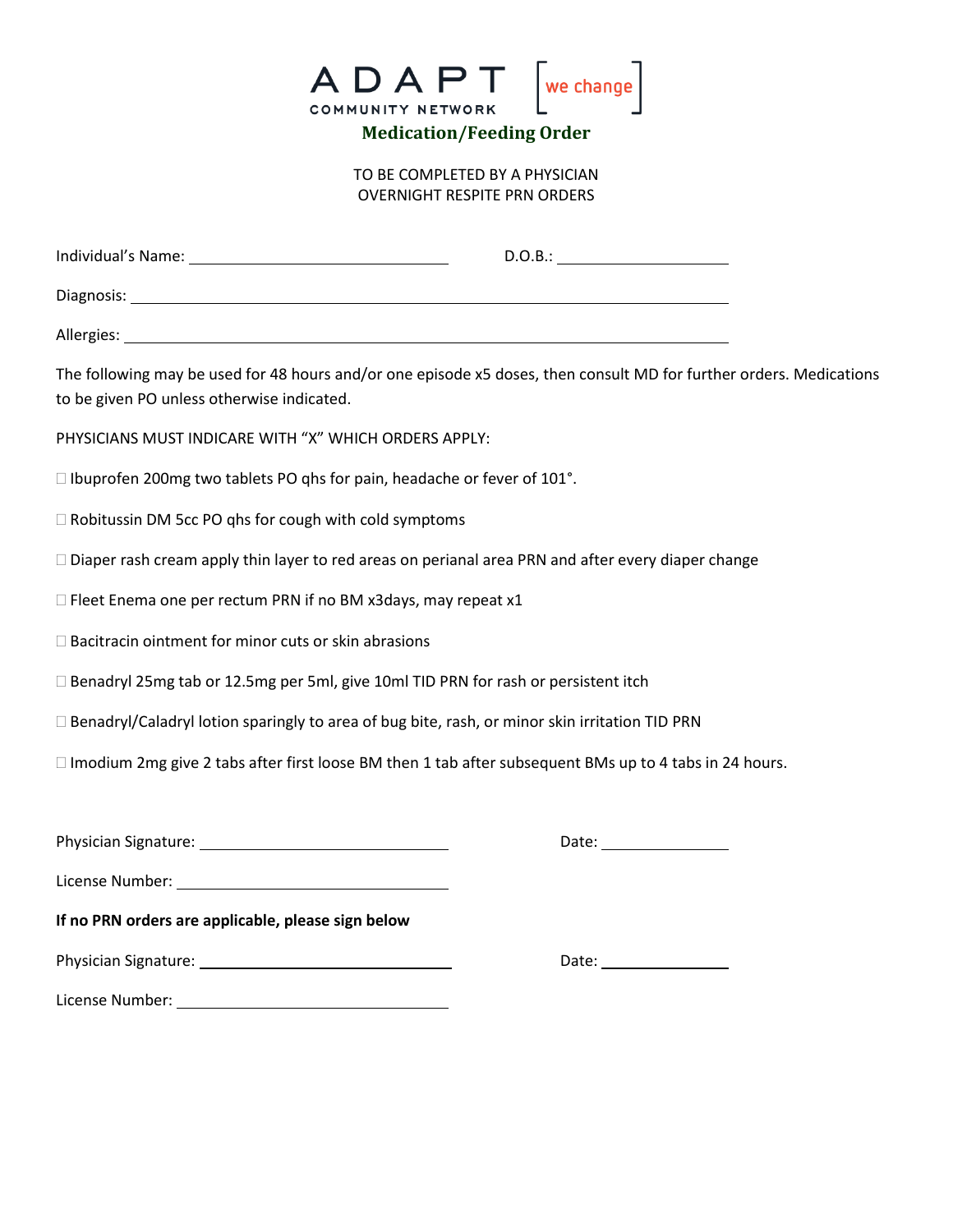

# ADAPT COMMUNITY NETWORK

THIS NOTICE DESCRIBES HOW MEDICAL INFORMATION ABOUT YOU MAYBE USED AND DISCLOSED TO OTHERS AND HOW TO GET ACCESS TO THIS INFORMATION.

PLEASE READ IT CAREFULLY EFFECTIVE DATE: \_\_\_\_\_\_\_\_\_\_\_\_\_\_\_\_\_\_\_\_\_\_

If you have any questions or request contact

\_\_\_\_\_\_\_\_\_\_\_\_\_\_\_\_\_\_\_\_\_\_\_\_\_\_\_\_\_\_\_ Phone # \_\_\_\_\_\_\_\_\_\_\_\_\_\_\_\_\_\_\_\_\_\_\_\_\_\_\_\_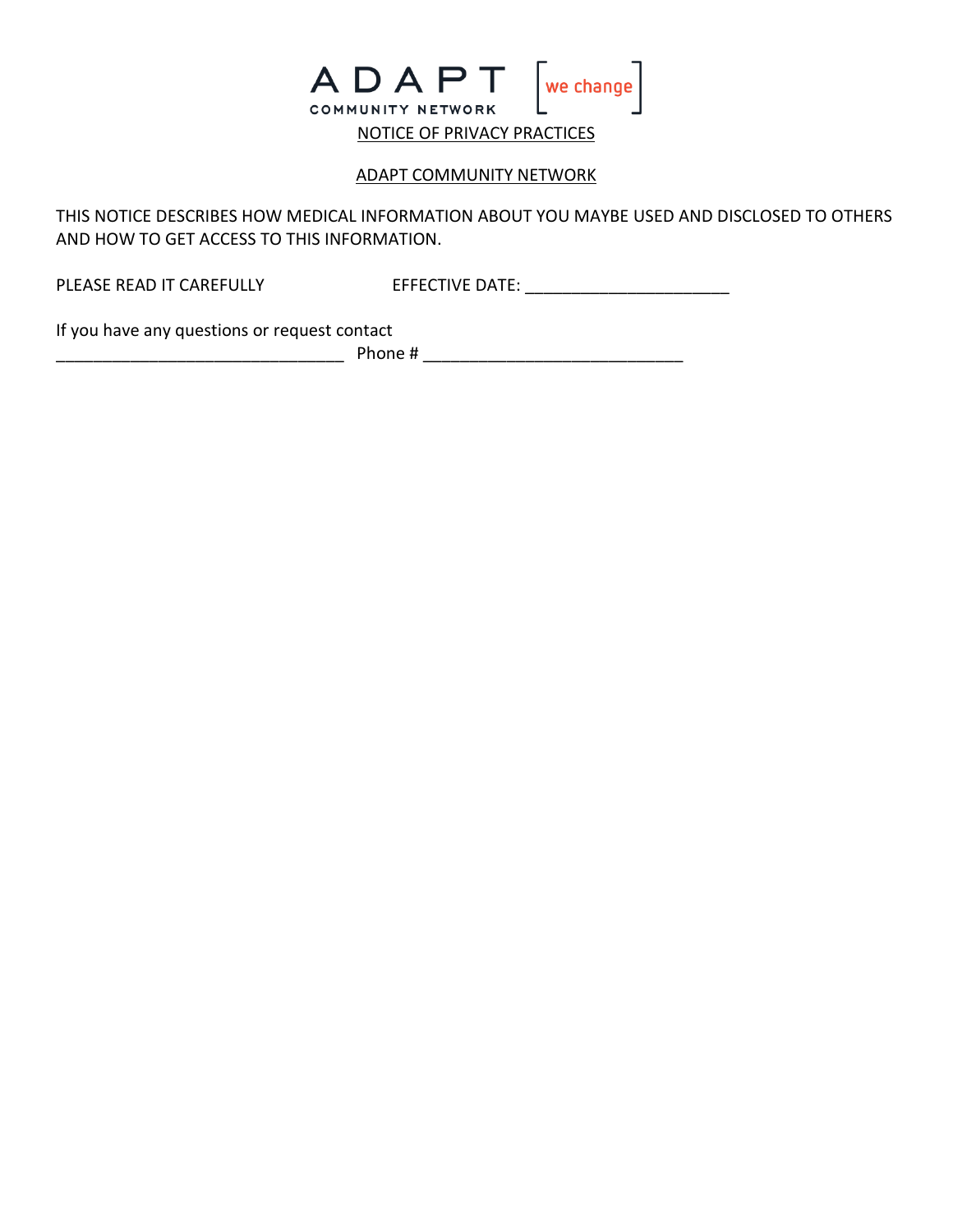

#6 CPRIVACY.DOC

# IMPORTANT SUMMARY INFORMATION

### INTRODUCTION

ADAPT Community Network has a legal duly to protect health information about you. This privacy notice tells you how medical information about you and other Individuals may be used and disclosed (given) to others. This notice also tells you, your guardians and /or personal representatives how you can get access to this information.

Guardians and personal representatives need to be aware that the word "you" in this Notice refers to the Individual, not the guardian. (TO DO: research this distinction).

We are required by law to protect the privacy of health information that may reveal your identity, and to provide you with a copy of this notice which describes the health information privacy practices of our agency list staff and affiliated health care providers that jointly provide treatment and perform payment activities and business operations with our agency. A copy of our current notice will always be posted in our reception area. You will also be able to obtain a copy by accessing our website at Adaptcommunitynetwork.org, calling 718- 652-1902, or asking for one at the time of your next visit.

# QUESTIONS

If you have any questions about this notice or would like further information, please contact us at Bronx Overnight Respite at 718-652-1902.

### REQUIREMENTS FOR WRITTEN AUTHORIZATION

We will generally obtain your written authorization before using your health information or sharing it with others outside the agency. You may also initial the transfer of your records to another person by completing an authorization from. If you provide us with written authorization, you may revoke that authorization at any time, except to the extent that we have already relied upon it. To revoke an authorization, please write to Bronx Overnight Respite.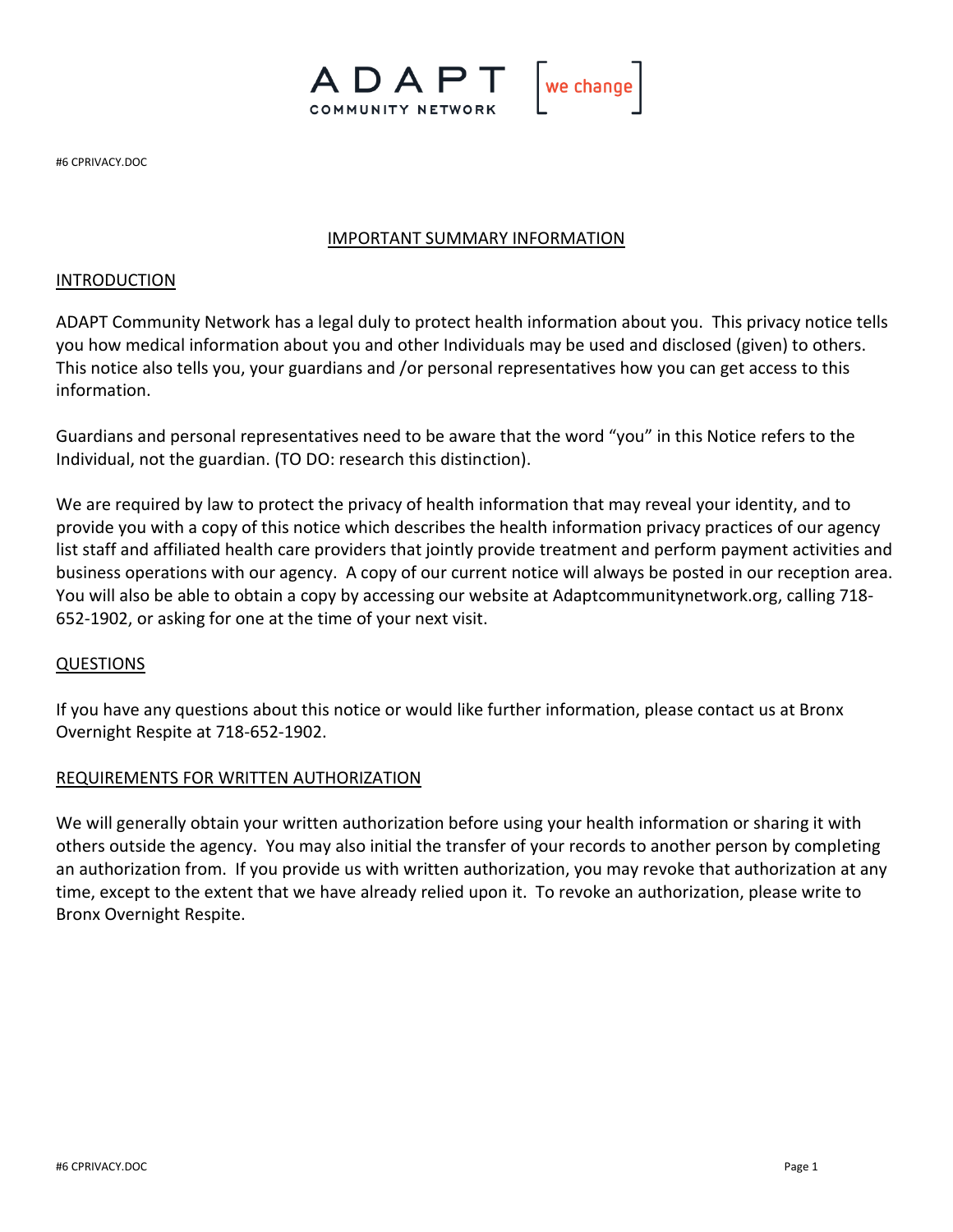

### HOW TO KEEP TRACK OF THE WAYS HEALTH INFORMATION HAS BEEN SHARED WITH OTHERS

You have the right to receive a list from us, called the "accounting list,' which provides information about when and how we have disclosed your health information to outside persons or organizations. Many routine disclosures we make will not be included on this accounting list but the accounting will identify non-routine disclosures of your information. For more information please see page 12 of this notice.

### HOW TO REQUEST ADDITIONAL PRIVACY PROTECTIONS

You have the right to request further restrictions on the way we use your health information or share it with others. We are not required to agree to the restriction you request but if we do we will bound by our agreement. For more information please see page 13 of this notice.

# HOW TO REQUEST CONFIDENTIAL COMMUNICATIONS

You have the right to request that we contact you in a way that more confidential for you such as at work instead of at home. We will try to accommodate all reasonable requests. For more information please see page 13 of this notice.

# HOW SOMEONE MAY ACT ON YOUR BEHALF

You have the right to name a persona representative who may act on your behalf to control the privacy of your health information. Parents and guardians will generally have the right to control the privacy of health information about minors unless the minors are permitted by law to act on their own behalf.

# HOW TO LEARN ABOUT SPECIAL PROTECTIONS FOR HIV, ALCOHOL AND SUBSTANCE ABUSE, MENTAL HEALTH AND GENETIC INFORMATION

Special privacy protections apply to HIV related information alcohol and substance abuse treatment information, mental health information and genetic information. Some parts of this general Notice of Privacy may not apply to these types of information. If your treatment involves this information you will be provided with separate notices explaining how the information will be protected. To request copies of these other notices now please contact ADAPT Community Network at 212-683-6700.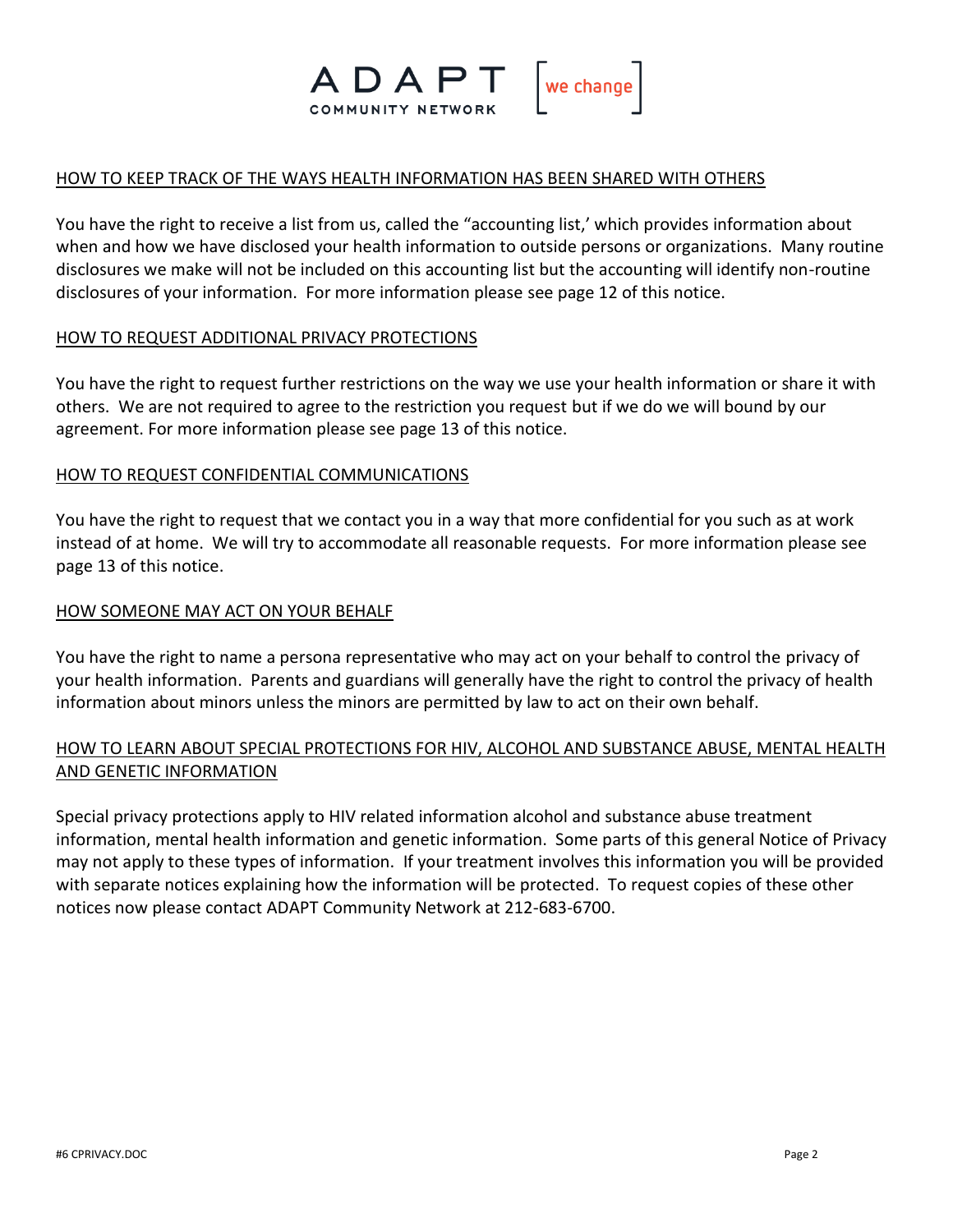

### DETAILED INFORMATION ABOUT THIS PRIVACY NOTICE

## REQUIREMENT FOR WRITTEN AUTHORIZATION

We will generally obtain your written authorization before using your health information or sharing it with others outside of the agency. You may also initiate the transfer of your records to another person by completing an authorization form. If you provide us with written authorization you revoke that authorization at any time except to the extent that we have already relied upon it. To revoke any authorizations please write to ADAPT Community Network Bronx Overnight Respite.

# WHAT HEALTH INFORMATION IS PROTECTED

We are committed to protecting the privacy of information we gather about you while providing health related services. Some examples of protected health information are:

- The fact that you are a participant at or receiving treatment or health related services form our agency.
- Information about your health condition (such as a disease you may have).
- Information about health care products or services you have received or may receive in the future(such as medication or treatment); or
- Information about your healthcare benefits under an insurance plan (such as whether a prescription is covered).

When combined with:

- Geographic information (such as where you live or work).
- Demographic information (such as your race, gender, ethnicity or marital status).
- Unique numbers that may identify you (such as your social security number, your phone number or your driver's license); and
- Other types of information that may identify who you are.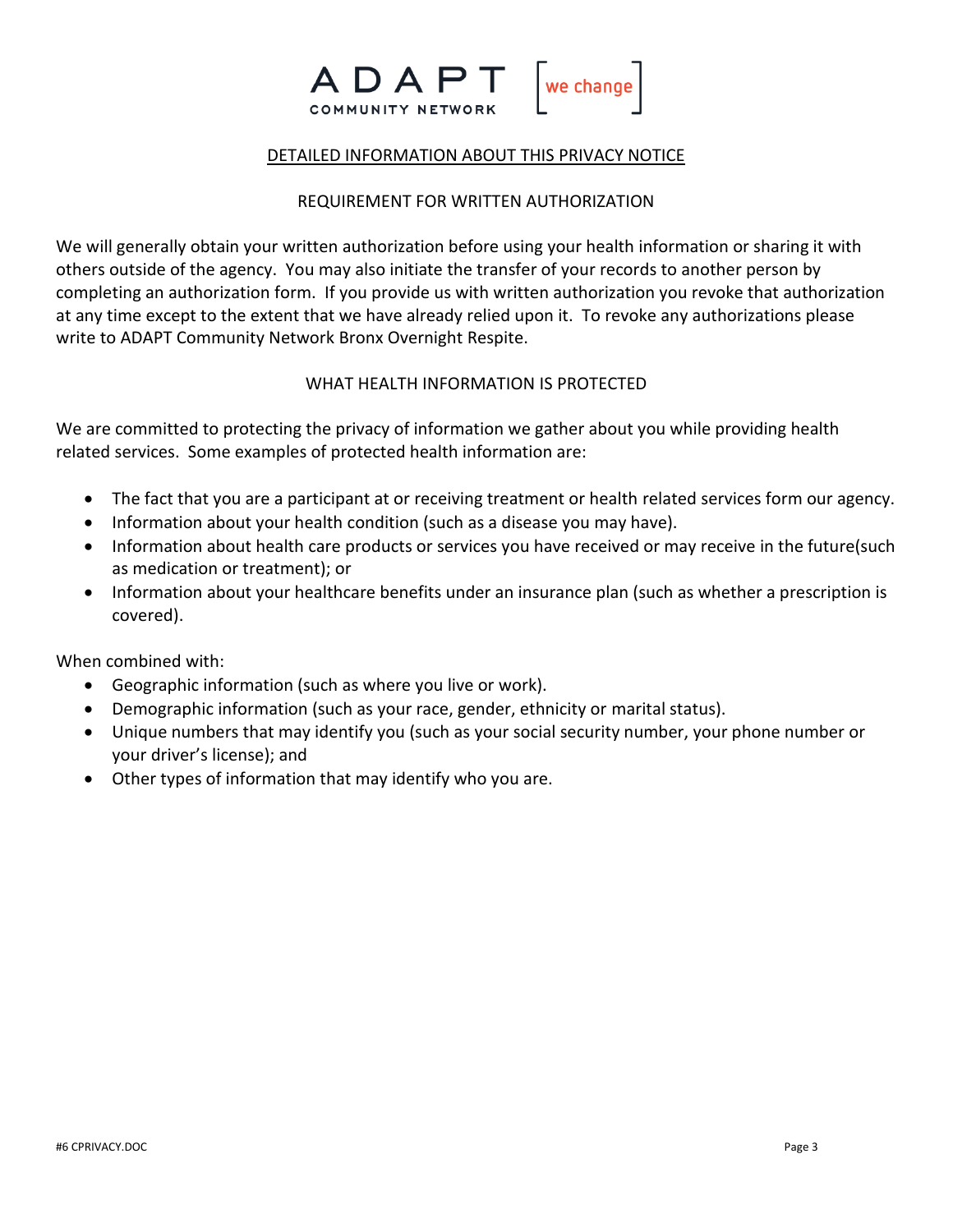

1. The company also protects the privacy of your health information. Finally, we may share your health information with other providers and payers' for certain of their business operations if that other party also has or had a treatment or payment relationship with you and in that event we will only share information that pertains to that relationship.

Appointment Reminders, Treatment Alternatives, Benefits and Services. We may use your health information when we contact you with a reminder that you have an appointment for treatment or services at our facility. We may also use your health-related benefits and services that maybe of interest to you.

Fundraising (We may use demographic information about you, including information about your age and gender, and where you live or work, and the dates that you received treatment, in order to contact you to raise money to help us operate. We may also share this information with a charitable foundation that will contact you to raise money on our behalf. If you do not want to be contacted for these fundraising efforts, please write to ADAPT Community Network at 212-683-6700.

# FACILITY DIRECTORY / FRIENDS AND FAMILY

2. We may use your health information and disclose it from our Facility Directory or share it with friends and family involved in your care without your written authorization or other written permission. We will always give you an opportunity to object unless there is insufficient time because of a medical emergency (In which case we will discuss your preferences with you as soon as the emergency is over). We will follow your wishes unless we are required by law to do otherwise.

Agency Directory unless you object we will include your name, [your location in our facility, your general condition (e.g. fair, stable, critical, etc.) and your religious affiliation] in our Agency Directory while you are an Individual at our facility. This directory information except for your religious affiliation may be released to people who ask for you by name. Your religious affiliation may be given to a member of the clergy, such as a priest or rabbi even if he or she doesn't ask for you by name.

Friends and family involved in your care. If you do not object, we may share your health information with a family member, relatives or close personal friend who is involved in your care. We may also notify a family member personal representative or another person responsible for your location and general condition here at our facility, or about the unfortunate event of your death. In some cases, we may need to share your information with a disaster relief organization what will help us notify these persons.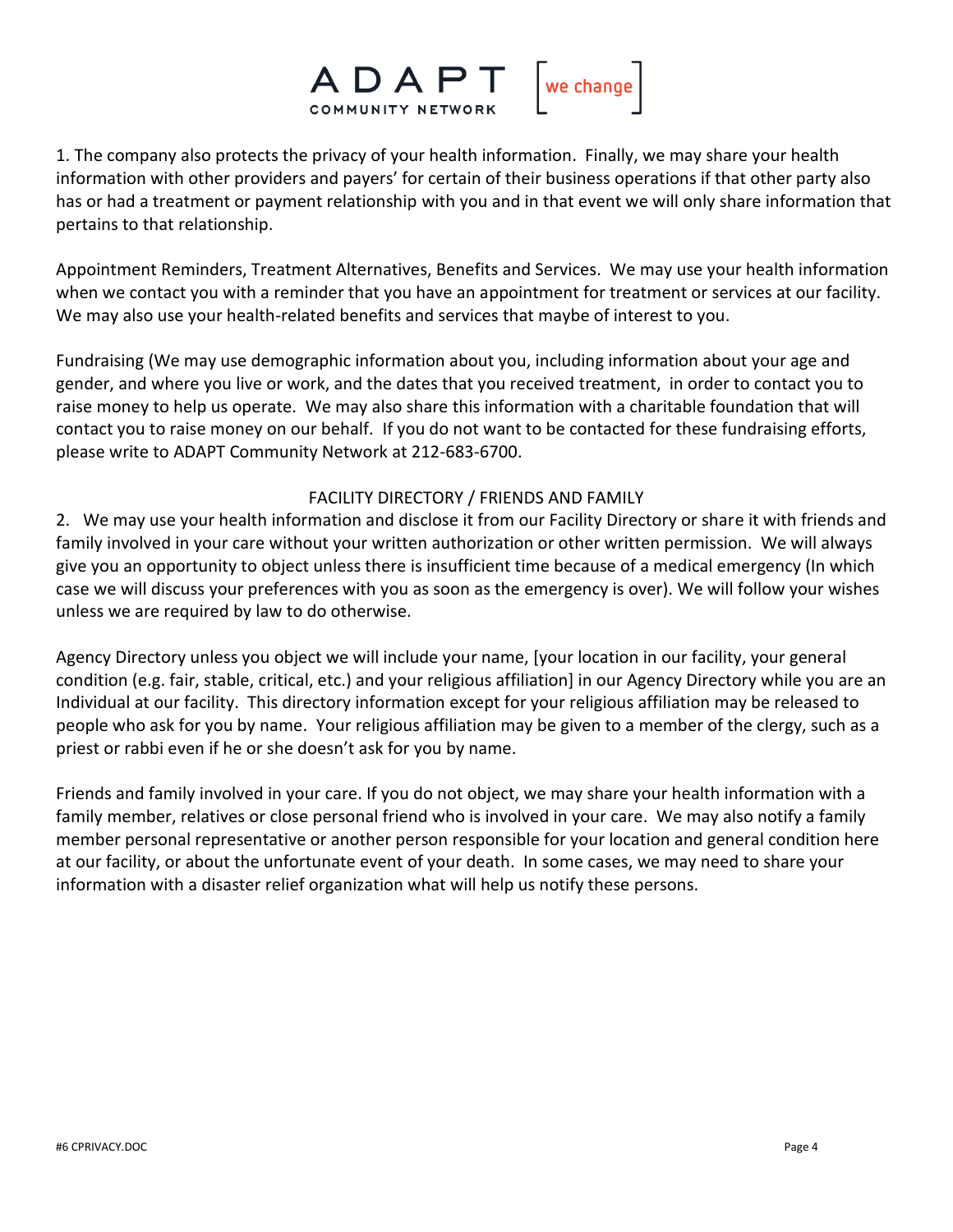

Product Monitoring, Repair and Recall: We may disclose your health information to a person or company that is required by the Food and Drug Administration to (1) report of track product defects or problems; (2) repair, replace, or recall defective or dangerous products; or (3) monitor the performance of a product after it has been approved for use by the general public.

Lawsuits and Disputes: We may disclose your health information if we are ordered to do so by a court or administrative tribunal that is handling a lawsuit of other dispute Law Enforcement. We may disclose your health information to law enforcement officials for the following reasons:

- To comply with court orders or laws that we are required to follow
- To assist law enforcement officers with identifying or locating a suspect, fugitive, witness, or missing person
- If you have been a victim of a crime and we determine that (1) we have been unable to obtain your consent because of an emergency or your incapacity; (2) law enforcement officials need this information immediately to carry out their law enforcement duties; and (3) in our professional judgment disclosure to these officials in your best interests
- If we suspect that your death resulted from criminal conduct
- If necessary to report a crime that occurred on our property; or
- If necessary to report a crime discovered during an offsite medical emergency (for example, by emergency medical technicians at the scene of a crime).

To Avert a Serious Threat to Health or Safety: We may use your health information or share it with others when necessary to prevent a serious threat to your health or safety or the health or safety of another person or the public. In such case we will only share your information with someone able to help prevent the threat. We may also disclose your health information to law enforcement officers if you tell us that you participated in a violent crime that may cause serious physical harm to another person (unless you admitted that fact while in counseling), or if we determine that you escaped from lawful custody (such as prison or mental health institution).

National Security and Intelligence Activities or Protective Services: We may disclose your health information to authorized federal officials who are conducting national security and intelligence activities or providing protective services to the President or other important officials.

Military and Veterans: If you are in the Armed Forces we may disclose health information about you to appropriate military command authorities for activities they deem necessary to carry out their military mission. We may also release health information about foreign military personnel to the appropriate foreign military authority.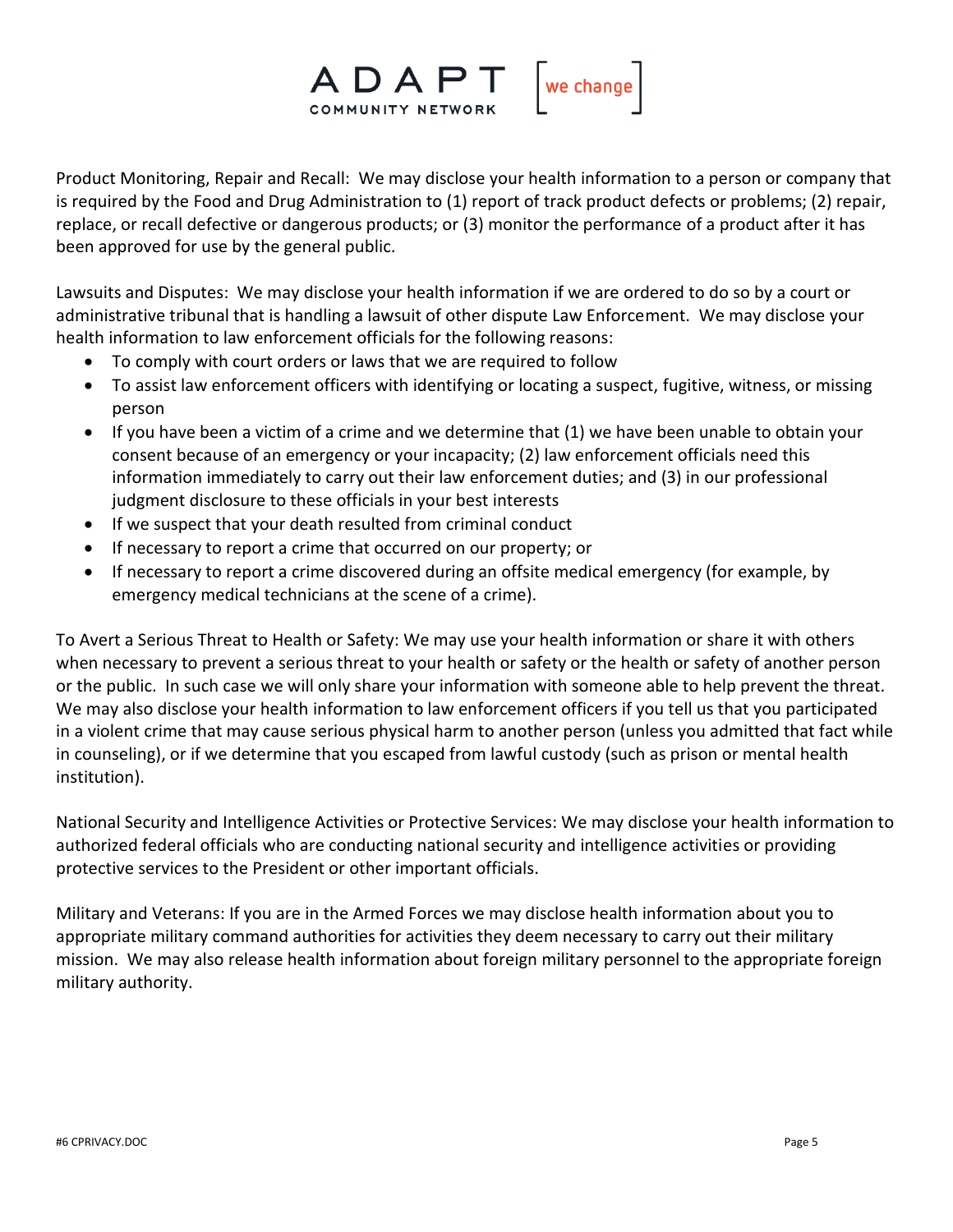

Right to Inspect and Copy Records

You have the right to inspect and obtain a copy of any of your health information that may be used to make decisions about you and your treatment for as long as we maintain this information in our records. This includes medical and billing records. To inspect or obtain a copy of your health information, please submit your request in writing to the person responsible for the department. If you request a copy of the information, we may charge a fee for the costs of copying, mailing, or other supplies we use to fulfill your request. The standard fee is \$0.75 per page and must generally be paid before or at the time we give the copies to you.

We will respond to requests for copies within 30 days if the information is located in our facility and within 60 days if it is located off site at another facility. If we need additional time to respond to a request for copies, we will notify you in writing within the time frame above to explain the reason for the delay and when you can expect to have a final answer to your request.

Under certain very limited circumstances, we may deny your request to inspect or obtain a copy of your information. If we do, we will provide you with a summary of the information instead. We will also provide a written notice that explains our reasons for providing only a summary, and a complete description of your rights to have that decision reviewed and how you can exercise those rights. The notice will also include information on how to file a complaint about these issues with us or with the Secretary of the Department of Health and Human Services. If we have reason to deny only part of your request, we will provide complete access to the remaining parts after excluding the information we cannot let you inspect or copy.

# Right to Request Amendment of Records

If you believe that the health information we have about you is incorrect or incomplete, you may ask us to amend the information. You have the right to request an amendment for as long as the information is kept in our records. To request an amendment, please write to the person responsible for the department. Your request should include the reasons why you think we should make the amendment. Ordinarily, we will respond to your request within 60 days. If we need additional time to respond, we will notify you in writing within 60 days to explain the reason for the delay and when you can expect to have that answer to your request.

If we deny part or all of your request, we will provide a written notice that explains our reasons for doing so. You will have the right to certain information related to your requested amendment included in your records. For example, if you disagree with our decision, you will have an opportunity to submit a statement explaining your disagreement which we will include in your records. We will also include information on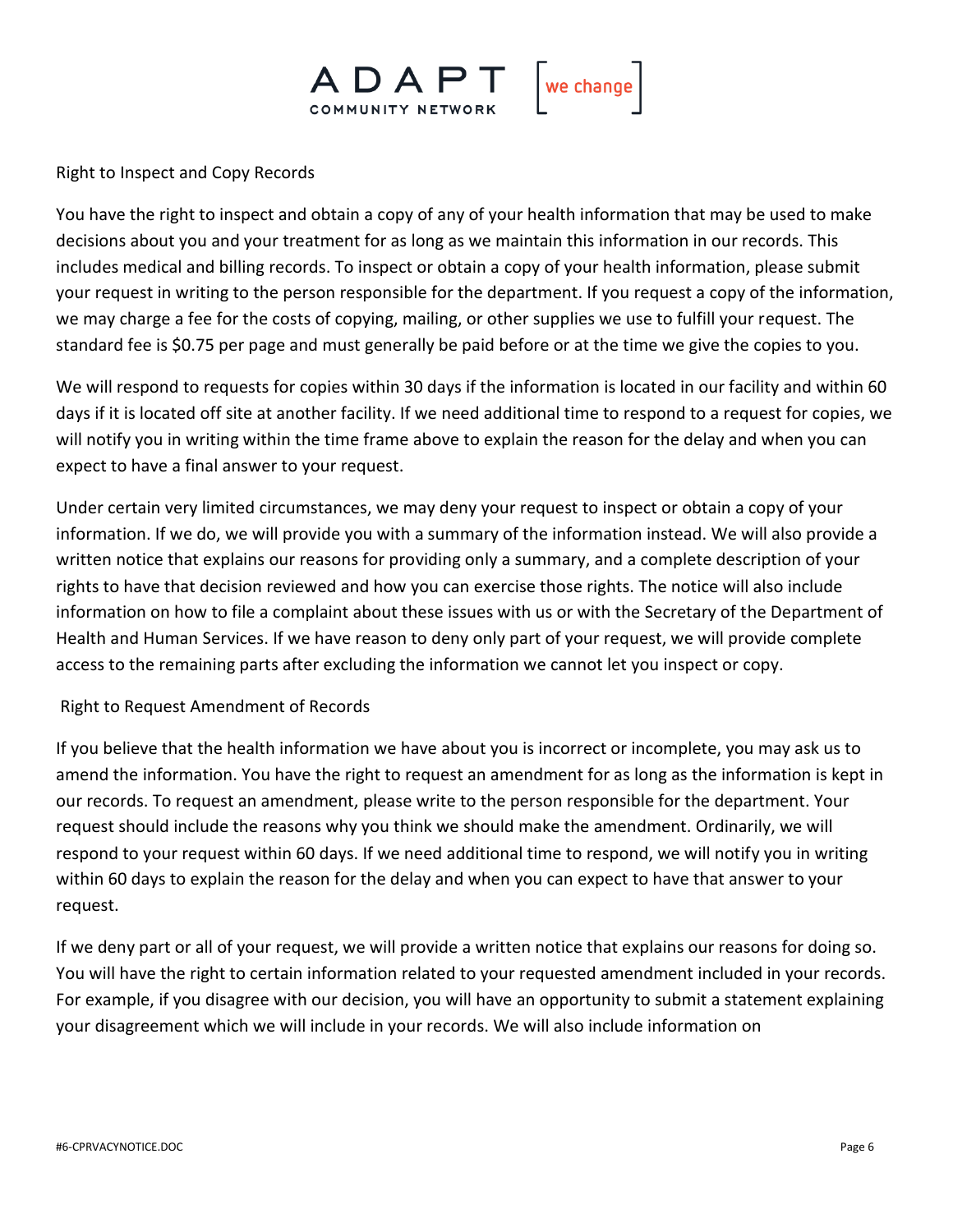

Right to Request Additional Privacy Protections

You have the right to request that we further restrict the way we use and disclose your health information to treat your condition, collect payment for that treatment, or run our agency's normal business operations. You may also request that we limit how we disclose information about you to family and friends involved in your care. For example, you could request that we not disclose information about a surgery you had. To request restrictions, please write to the person responsible for the department. Your request should include (1) what information you want to limit; (2) whether you want to limit how we use the information, how we share it with others, or both; (3) to whom you want the limits to apply.

We are not required to agree to your request for a restriction and in some cases; the restriction you request may not be permitted under law. However, if we do agree, we will be bound by our agreement unless the information is needed to provide you with emergency treatment or comply with the law. Once we have agreed to a restriction, you have the right to revoke the restriction at any time. Under some circumstances, we will also have the right to revoke the restrictions as long as we notify you before doing so; in other cases, we will your permission before we can revoke the restriction.

# Right to Request Confidential Communications

You have the right to request that we communicate with you about your medical matters. In a more confidential way by requesting that we communicated with you by alternative means at alternative locations. For example, you may ask that we contact you by fax instead of by mail, or at work instead of at home. To request more confidential communications, please write to the person of the department. We will not ask you the reason for your request, and we will try to accommodate all responsible requests. Please specify in your request how or where you wish to be contacted and how payment of your health care will be handled. We will communicate with you through this alternative method or location.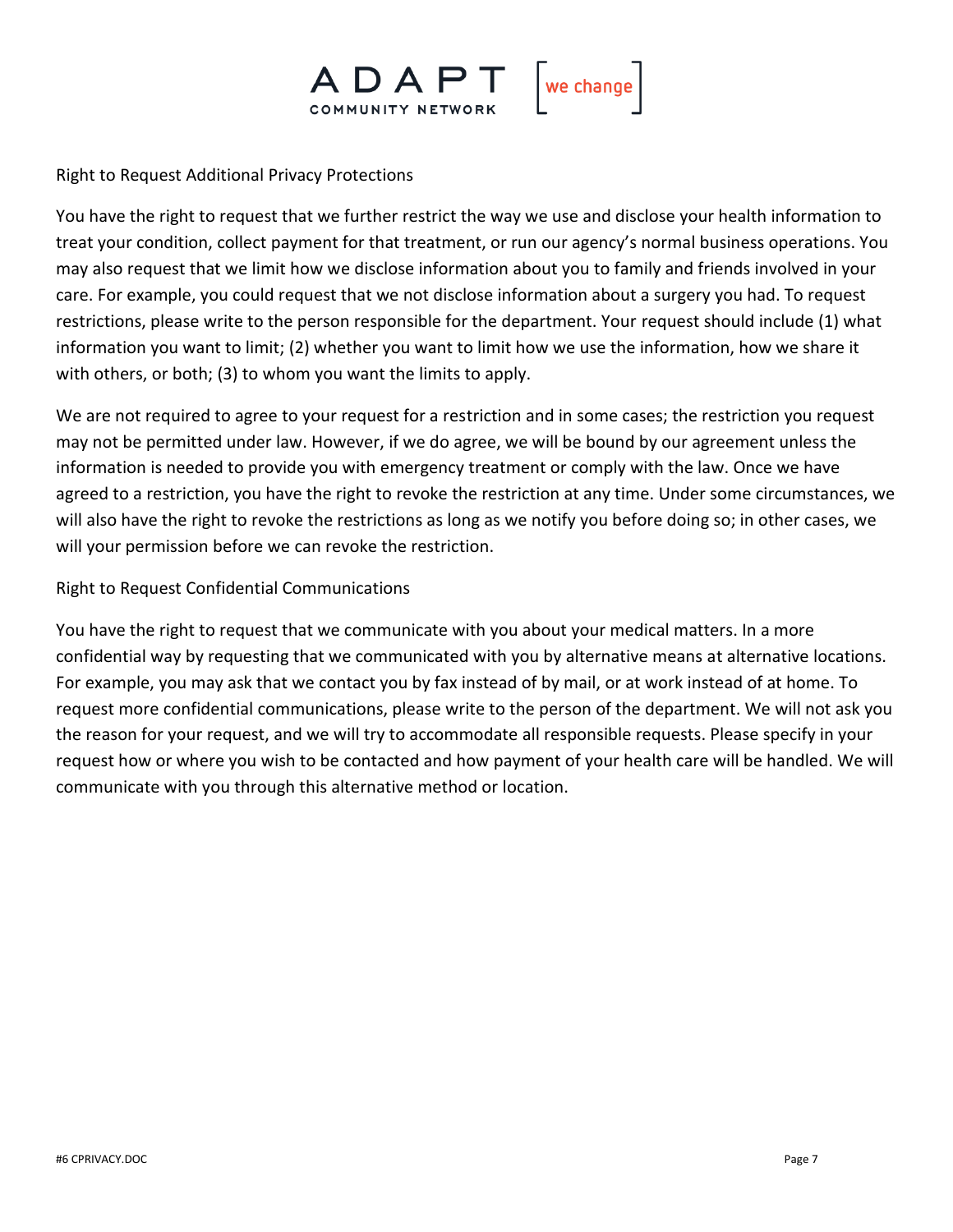

January 1995 **ADAPT Community Network** 

RIGHTS BILL OF RIGHTS

POLICY

ADAPT Community Network respects the rights of the people who are served. The agency expects the administration, staff, consultants, volunteers and vendors to encourage the expression of these rights. If any staff, consultants or volunteers violate the rights of the individuals receiving services, it is cause for disciplinary action including dismissal.

The rights are being denied or abridged on the basis of severity of the disability, race, religion, national origin, creed, age, gender, ethnic background, sexual orientation, or health condition.

Rights may be limited for therapeutic purposes, but not for disciplinary reasons or the convenience of staff. For example, the rights of an individual may need to be limited in consideration of the rights of others (see ADAPT Community Network 2.7 Privacy). If there are any limitations on rights the must be:

- 1. On the individual basis
- 2. For a specific period of time
- 3. Only for clinical purposes
- 4. With full documentations in the person's individuals program plan (IPP) record

5. Approved by program planning team (PPT)

**RIGHTS** 

The agency provides an environment that implements and enhances the following rights for the people served:

1. To be treated with respect as an individual and provided opportunities and rights as described by all state and federal constitutions and laws.

2. To be provided a program that offers the means of achieving optimal growth and productivity by building upon competencies. The program leads to positive interaction with his or her environment and maximum independence.

3. To be provided meaningful, productive activities and recreation which recognize personal interests and abilities and facilitate community, integration and contact with persons without disabilities.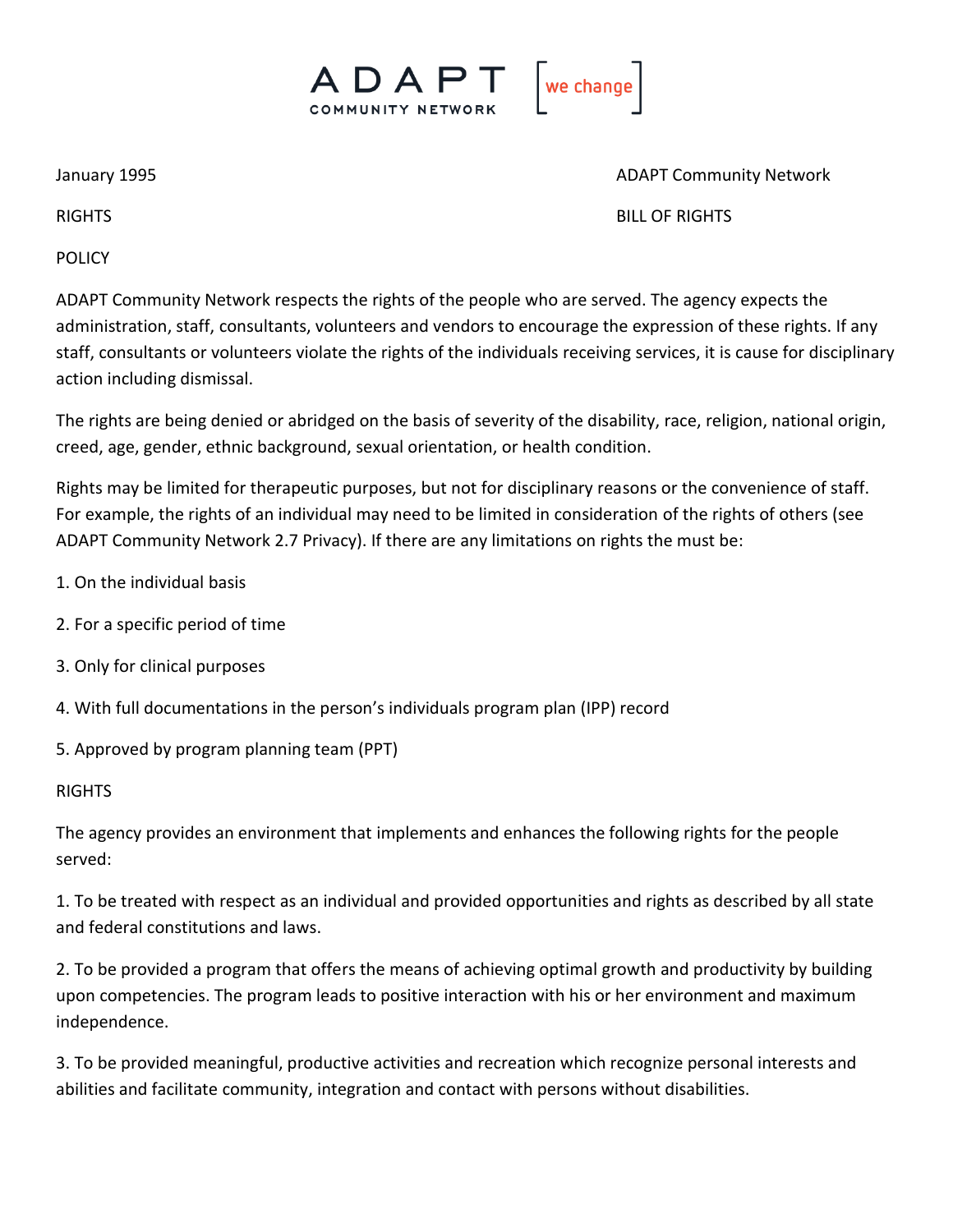

4. To be provided services, assistance and guidance from staff who are well trained, humane and skillful.

5. To jointly develop and implement a written IPP and case management services. To choose to involve family or other advocates in the program planning process.

6. To receive information on or prior to admission concerning these rights and all aspects of the service to be provided. (See ADAPT Community Network 3.1, Admission).

7. To learn and practice choice and decision making including choice of personnel (within the staffing constraints of the program), choice of service from persons outside the agency and opportunity to obtain a second medical opinion.

8. To learn and practice self-advocacy to act as an active partner with staff in program plan development, implementation and revision; to play active and informed role in all levels of policy and programmatic decision making.

9. To give or deny informed consent for any aspect of the IPP which presents a risk (see ADAPT Community Network 2.13, Informed Consent and 2.14 Consent for Medical Treatment.

10. To have direct communication with the staff, including freedom of convey ideas and questions, disagreements and the implementation of these rights without fear of reprisal. The communication includes program planning, prompt, accurate answers to questions, and appointments with staff for Individuals or families.

11. To receive assistance from staff when requested in conveying information, ideas requests, alterations in the program or residential settings and other topics.

12. To object to any portion of the IPP and its implementation through informal means and the due process procedure.

13. To register and vote, and to participate in civic organizations and responsibilities.

14. To choose and develop stable nurturing relationships outside and within the family and agency.

15. To have freedom or sexual expression.

16. To enjoy a safe, sanitary and accessible environment.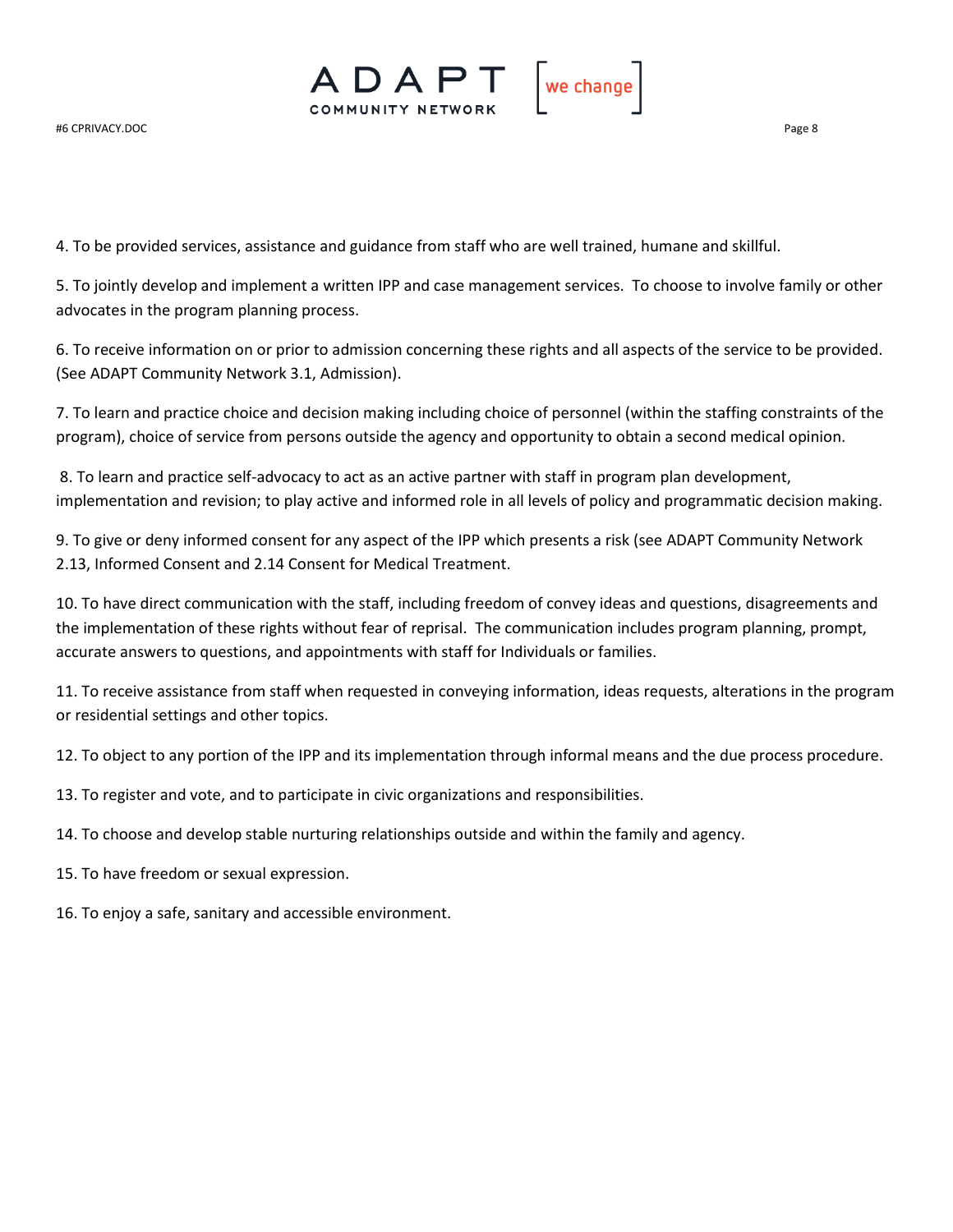

#6 CPRIVACY.DOC Page 9

17. To receive balanced and nutritious meals at appropriate times in a normal manner with assistance as needed. If not provided by the agency, the agency advocates for such meals. Meals are not denied or altered for behavior management or disciplinary purposes.

18. To have freedom from abuse or neglect and freedom from corporal punishment.

19. To have freedom from unnecessary, excessive or undocumented use of medication, mechanical or chemical restraining devices and to access active treatment to reduce dependency on drugs or physical restraints.

20. To be protected from commercial of other exploitation or from participation in research without informed consent (see ADAPT Community Network 2.7 Privacy).

21. To have privacy, confidentiality of information and the rights to have visitors.

22. To have freedom of religion with personal choices about observance and participation to be respected by staff.

23. To won appropriate personal clothing, grooming, and personal hygiene supplies. To have a reasonable amount and quality of personal storage space.

24. To be taught to manage personal finances and earn income according to one's ability and for those sums managed by the agency, to have those finances kept separate from other agency funds and to have completed standard and open accounting.

25. To have the opportunity to make an informed decision regarding cardiopulmonary resuscitation, Do Not resuscitate Orders and Health Care Proxy/

26. To be free from discrimination based upon HIV test or status.

In addition, the agency advocates in collaboration with its Individuals for the government and broaden community to implement the above rights for all people with disabilities.

#### IMPLEMENTATION

All new staff receives orientation and training in the rights of the Individuals served with regular on-going training for all staff. Program Directors regularly address rights topics in staff meetings. Staff learns how to practically implement the rights.

#6 CPRIVACY.DOC Page 10

#### **UNDERSTANDING AND MANAGEMENT OF RIGHTS CONTACTS**

ADAPT Community Network Administration

Dahlian Porter Senior Vice President of Adult Services